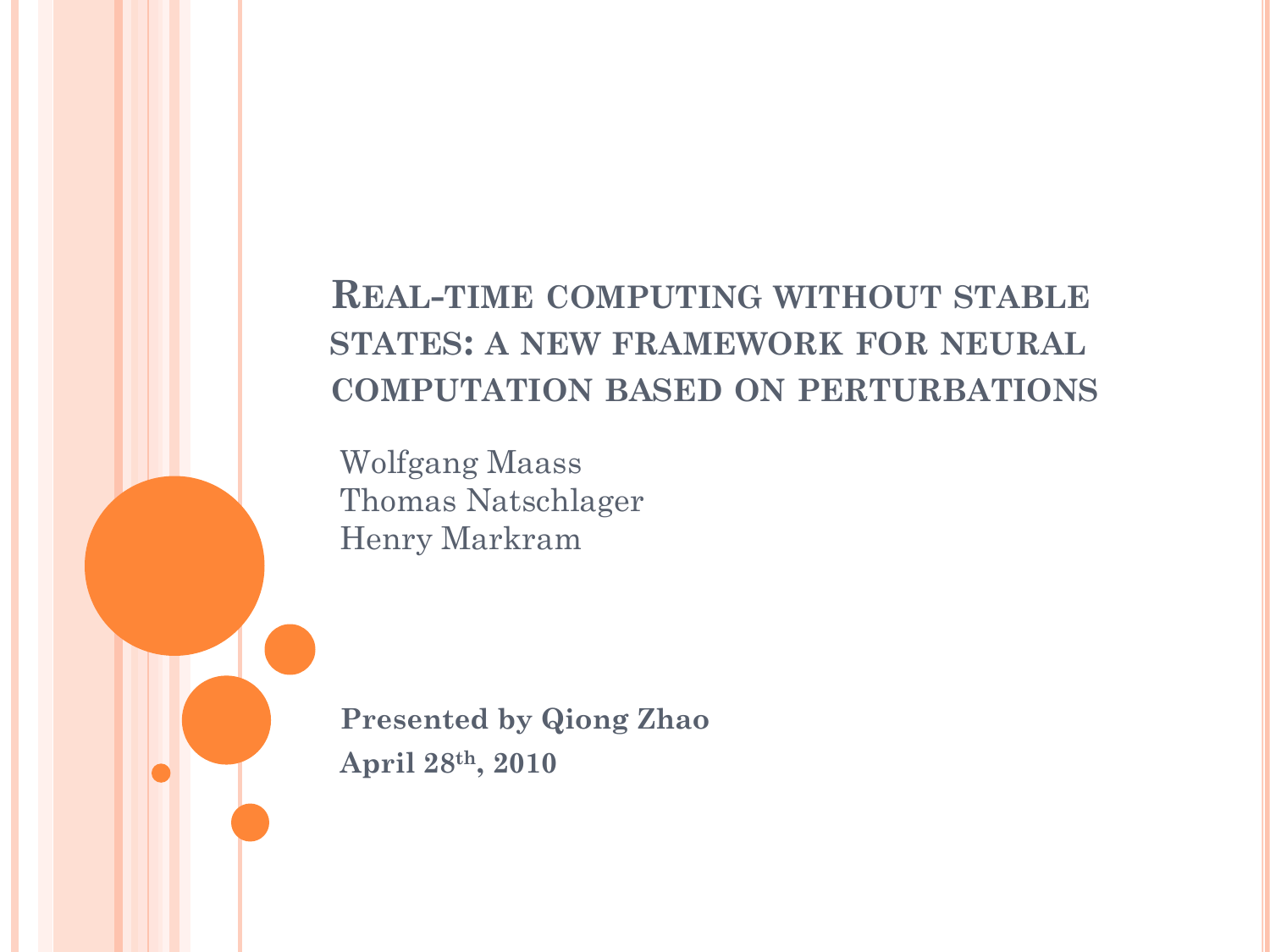# OUTLINE

- **o** Introduction
- o Implementations of LSMs
- Exploring the computational power
- Parallel computing
- Readout-assigned equivalent states
- **o** Conclusion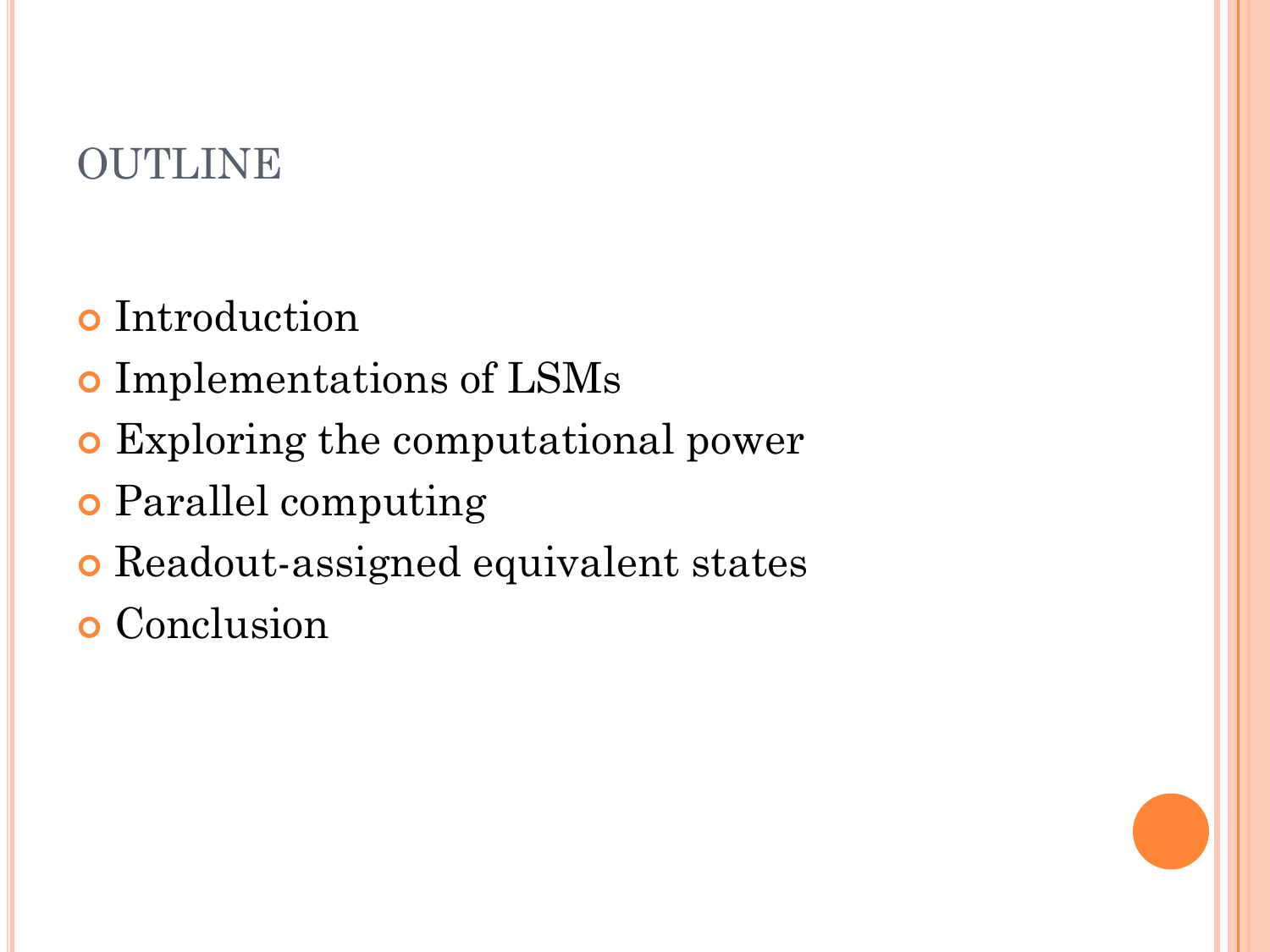# INTRODUCTION

Liquid state machine



Liquid filter, a generic recurrent circuit of I&F neurons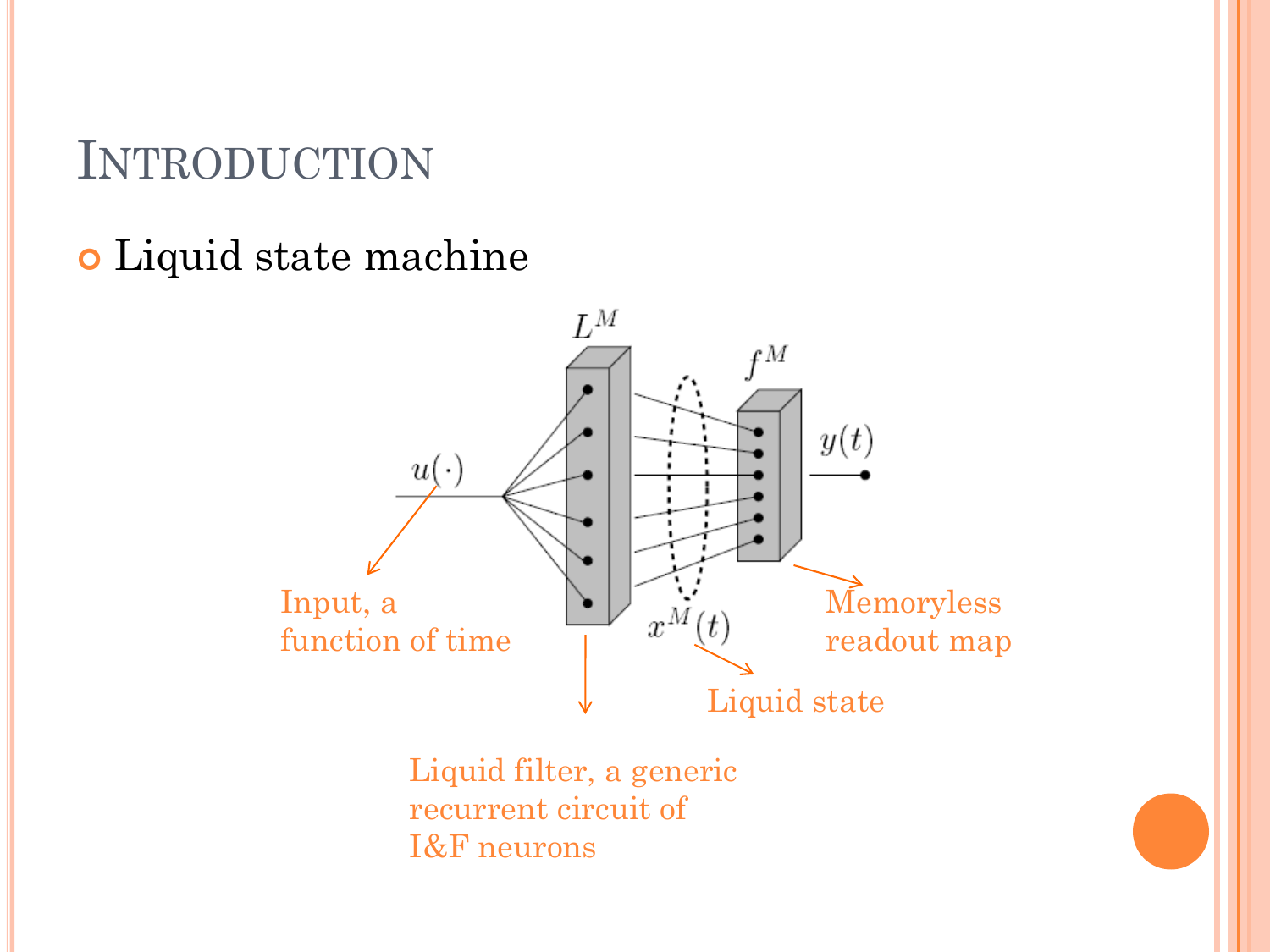### Mathematical terms

$$
x^{M}(t) = (L^{M}u)(t)
$$

$$
y(t) = f^{M}(x^{M}(t))
$$

### **o** Advantages

- Does not require a task-dependent construction of neural circuits
- Can be implemented on generic evolved or found recurrent circuitry
- Stable internal states are not required
- $\triangleright$  Supports parallel computing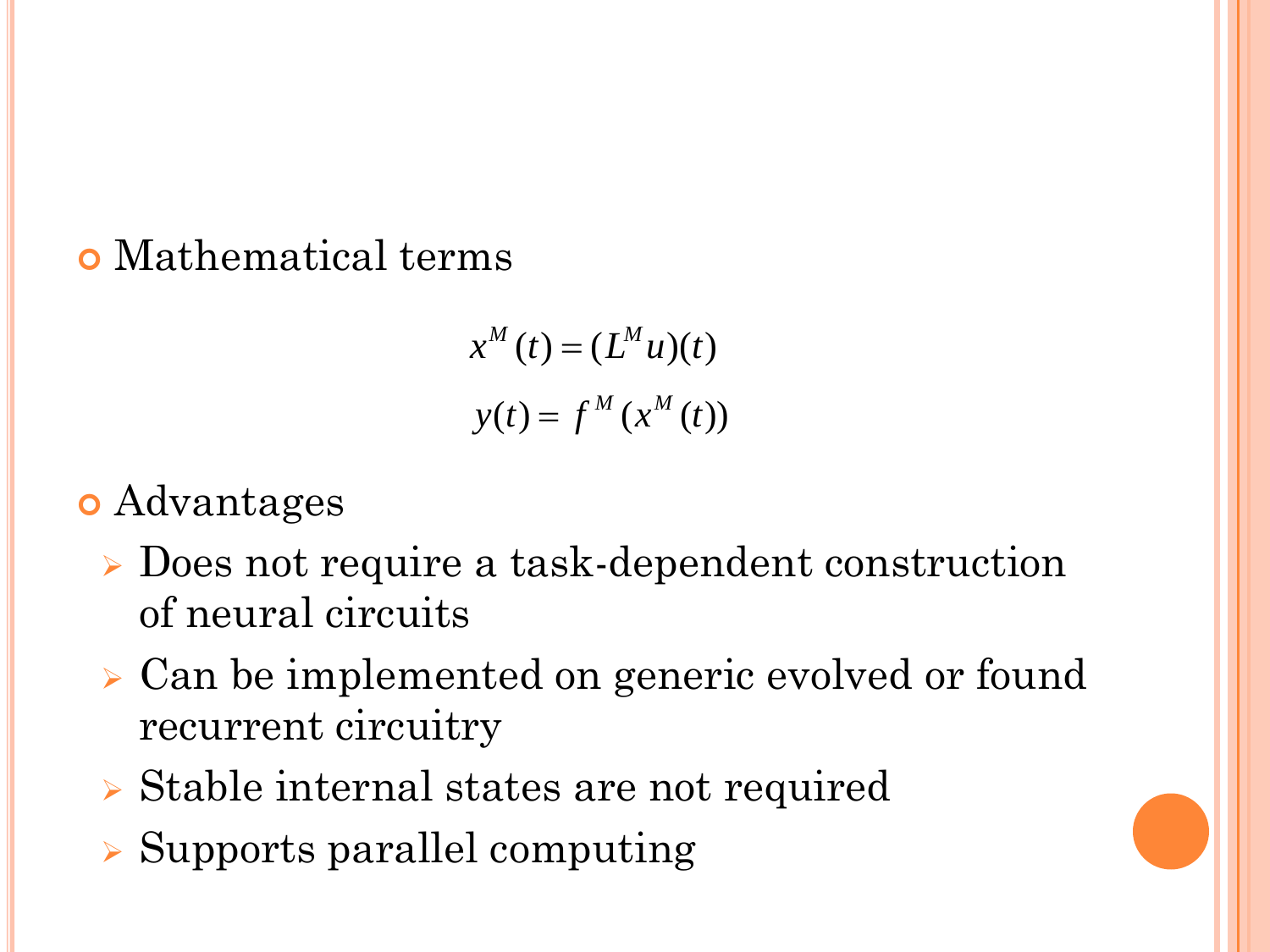- Necessary and sufficient conditions for powerful real-time computing on perturbations:
	- $\triangleright$  Separation property (SP) for  $d(u, v) \neq 0$ ,  $d(x_u^M, x_v^M) \neq 0$
	- $\triangleright$  Approximation property (AP) A class CF of functions has the AP if any continuous function can be approximated by one of the functions in CF.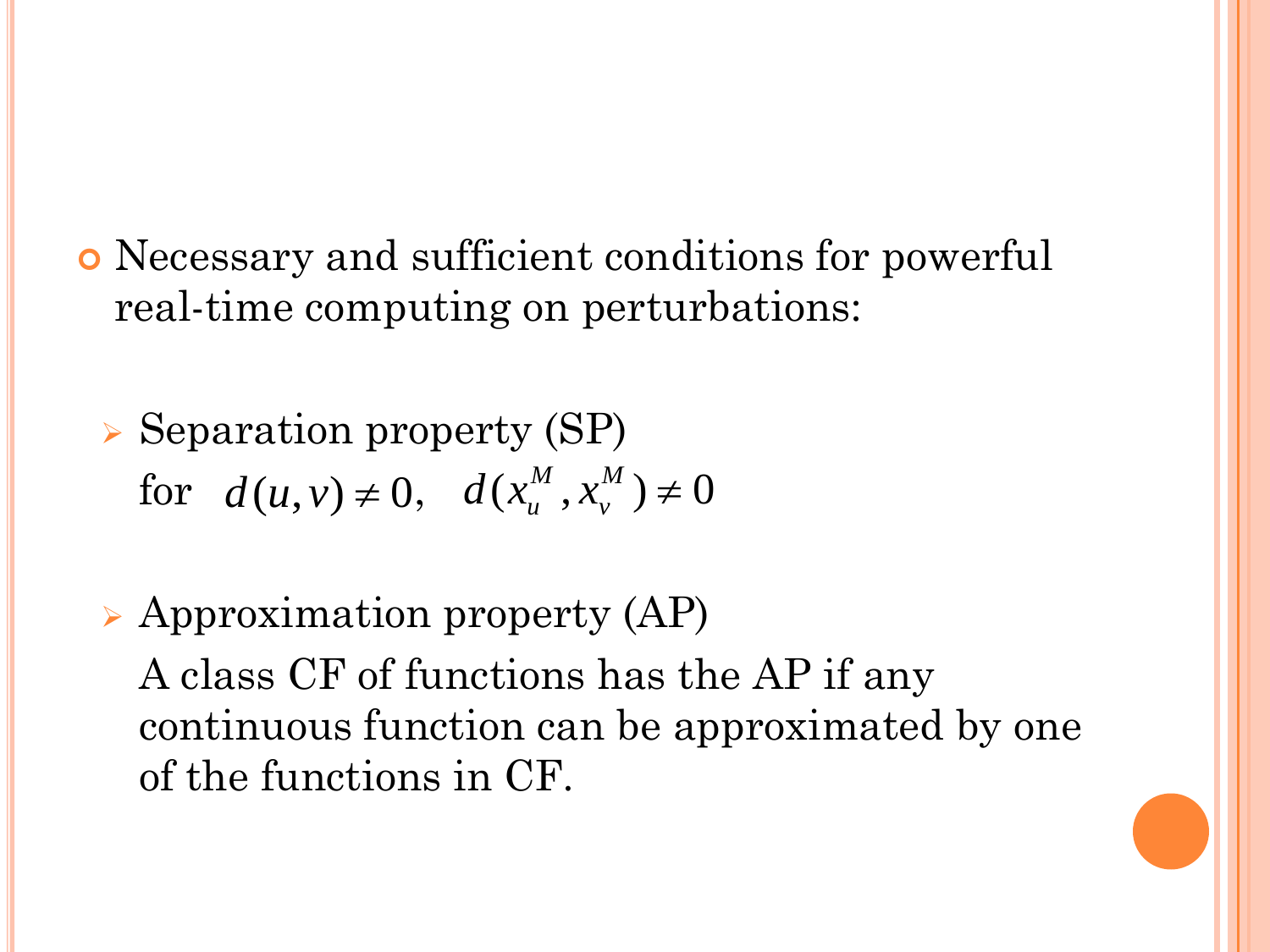

- Clearly shows the separation property SP
- The state distance increases with the input distance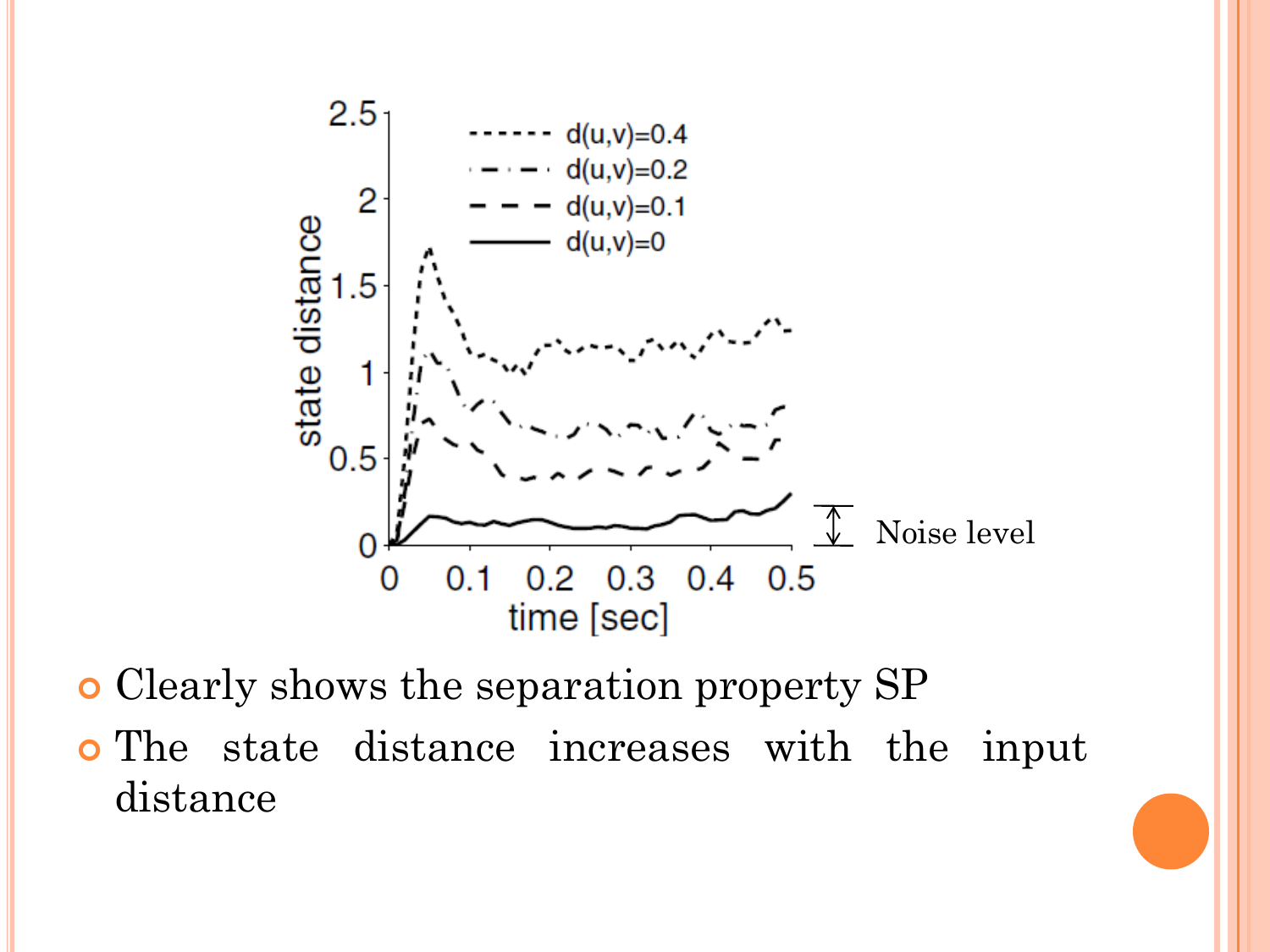# EXPLORING THE COMPUTATIONAL POWER - TEST 1

- Test case (Hopfield & Brody, 2001) Five randomly drawn patterns ("zero", "one", "two",…), each consisting of 40 parallel Poisson spike trains over 0.5 sec.
- Network model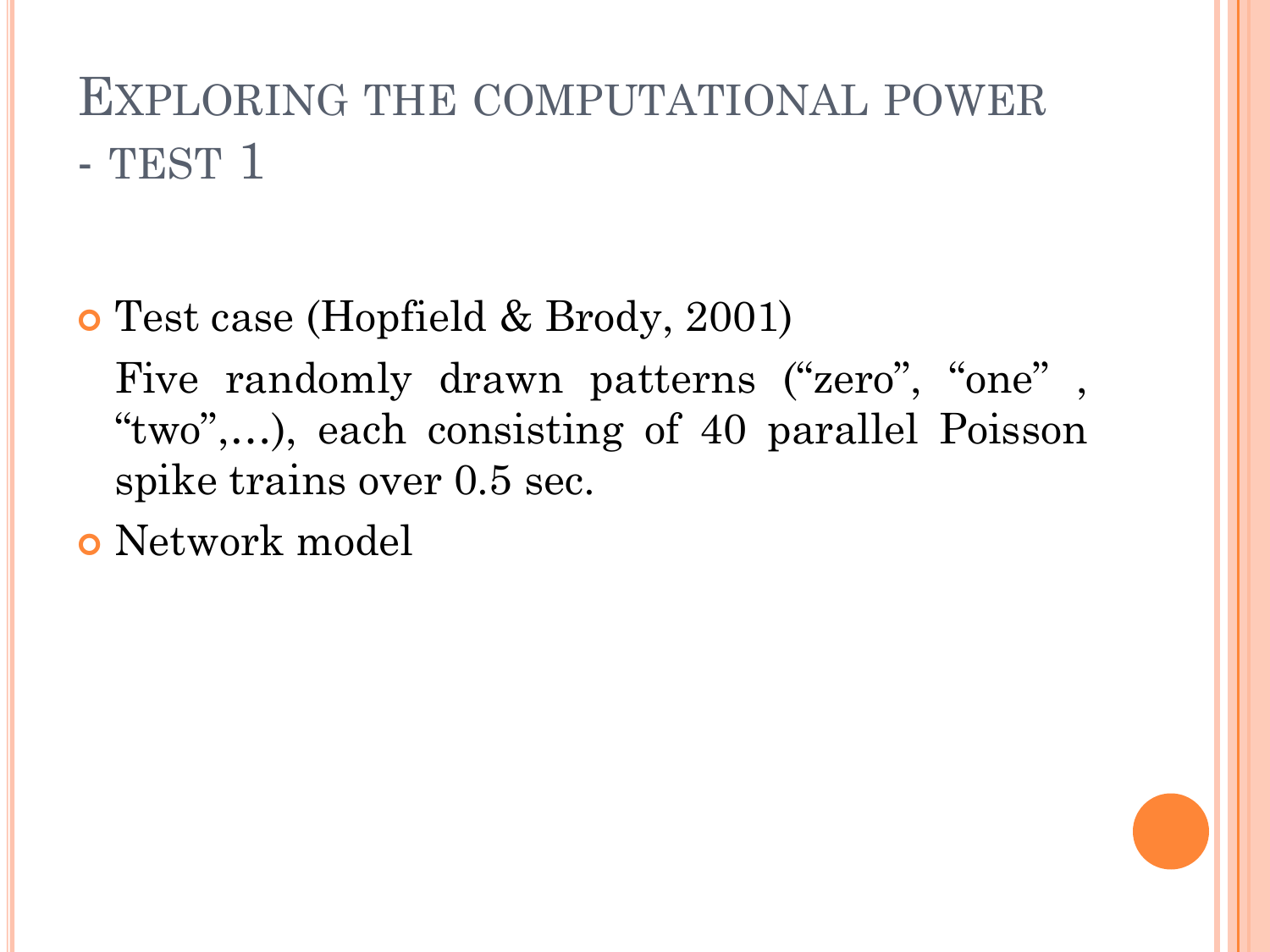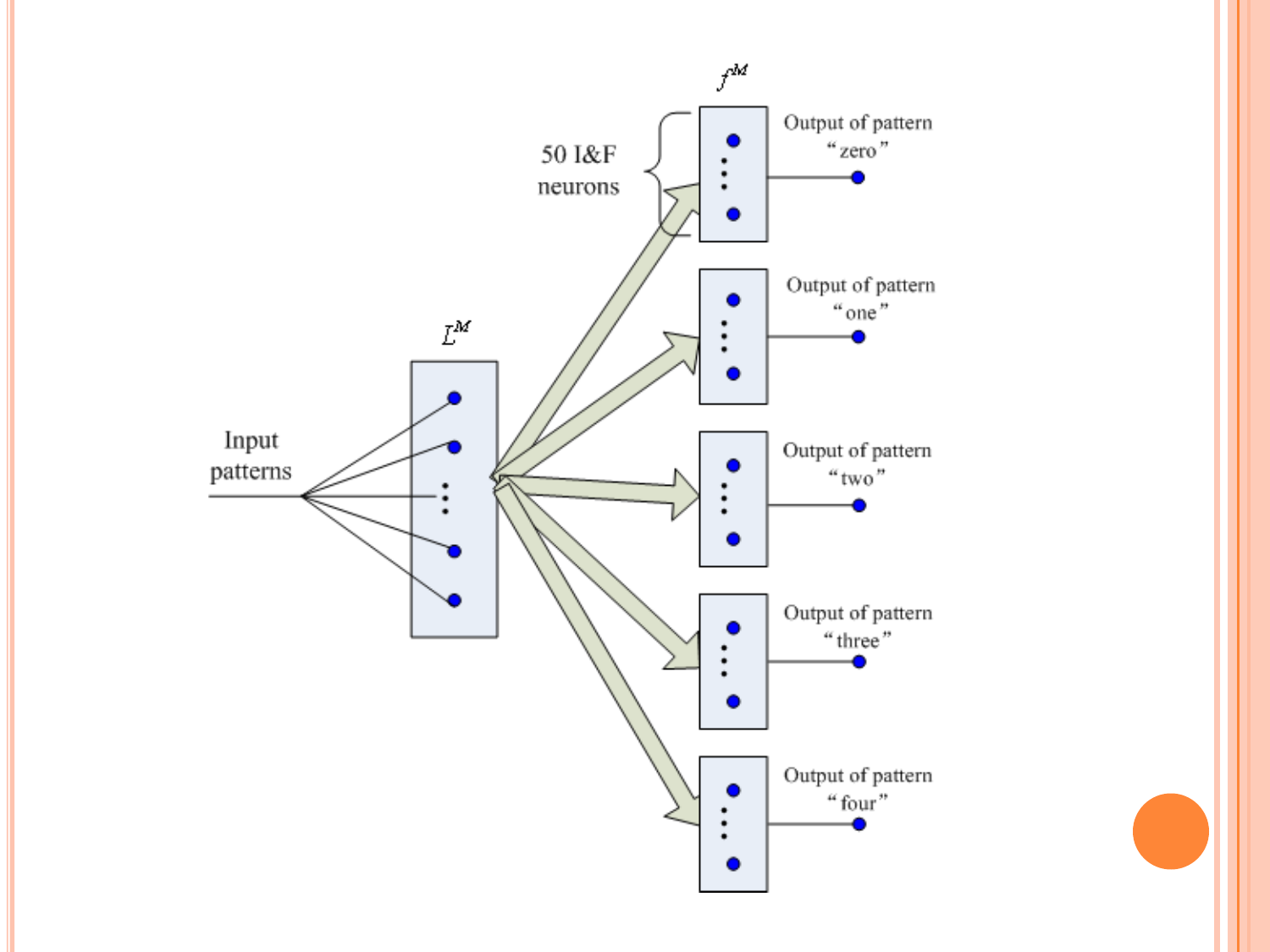## Advantages

- Allow several spikes per input channel.
- $\triangleright$  The output of this network was available at any time and was usually correct as soon as the liquid state of the neural circuit had absorbed enough information about the input.

Definition of correctness

$$
correctness = 1 - \left| p(t) - y(t) \right|
$$
  
\n
$$
\uparrow
$$
  
\nactual target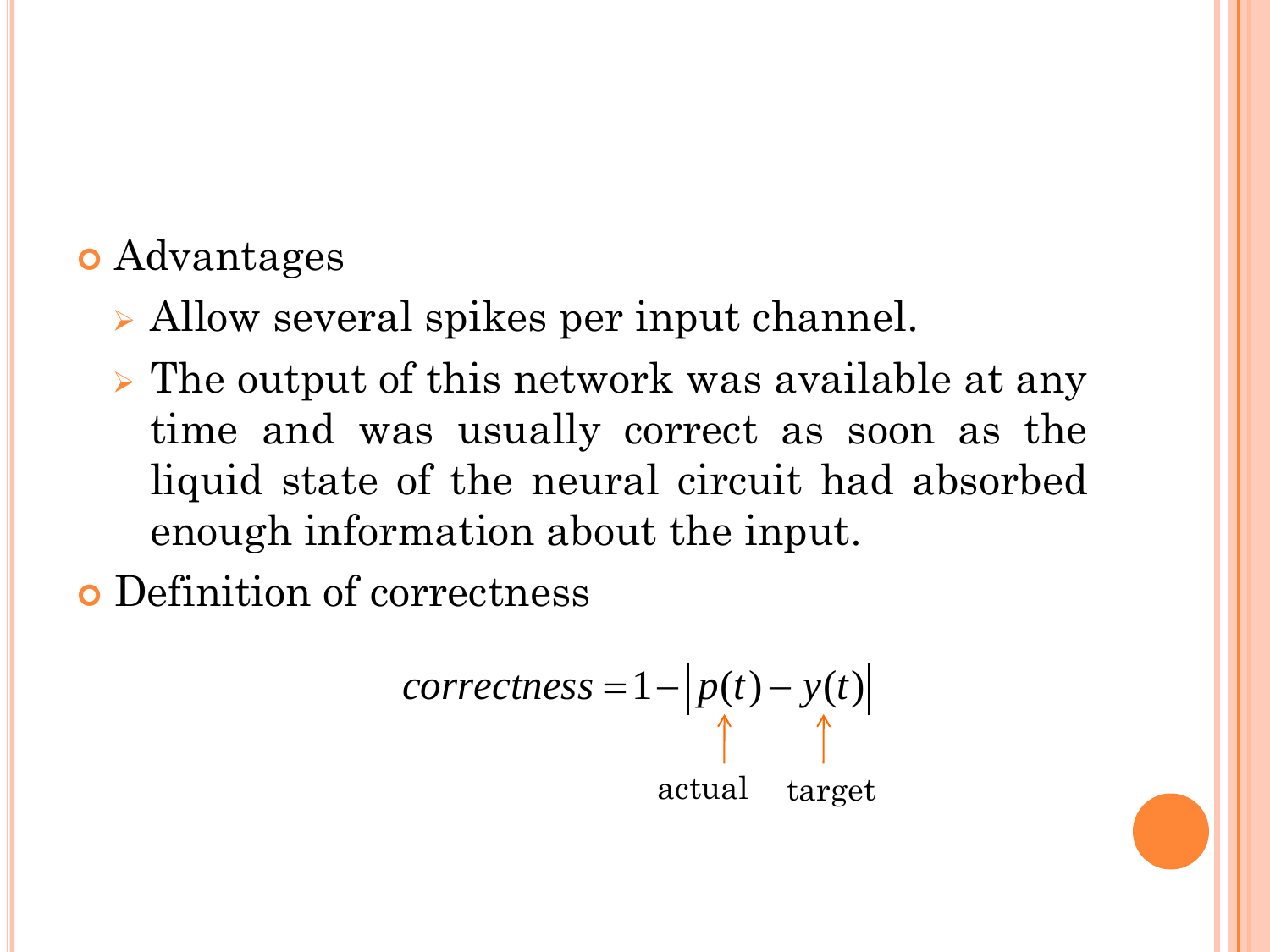

 Pattern "zero": correctness starts at level of 0; readout pool is supposed to become active.

 Pattern "one": correctness starts at level of 1; readout pool starts in an inactive state.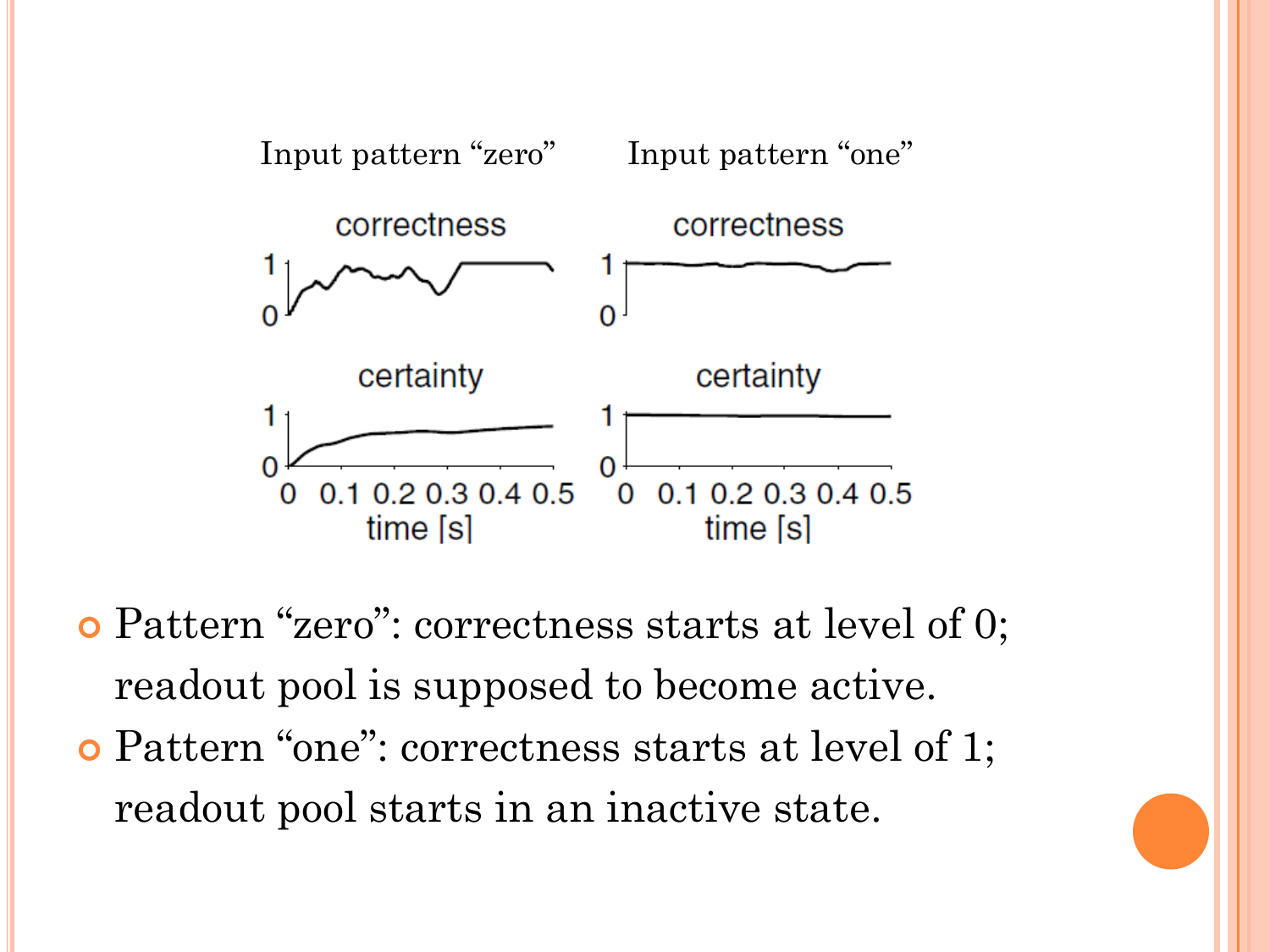# EXPLORING THE COMPUTATIONAL POWER - TEST 2

- Giving a constant output for a time-varying liquid state is a serious challenge for an LSM.
- o It cannot rely on attractor states, and the memoryless readout has to transform the transient and continuously changing liquid states into a stable output.
- This test is supposed to explore the limits of this neural implementation of an LSM.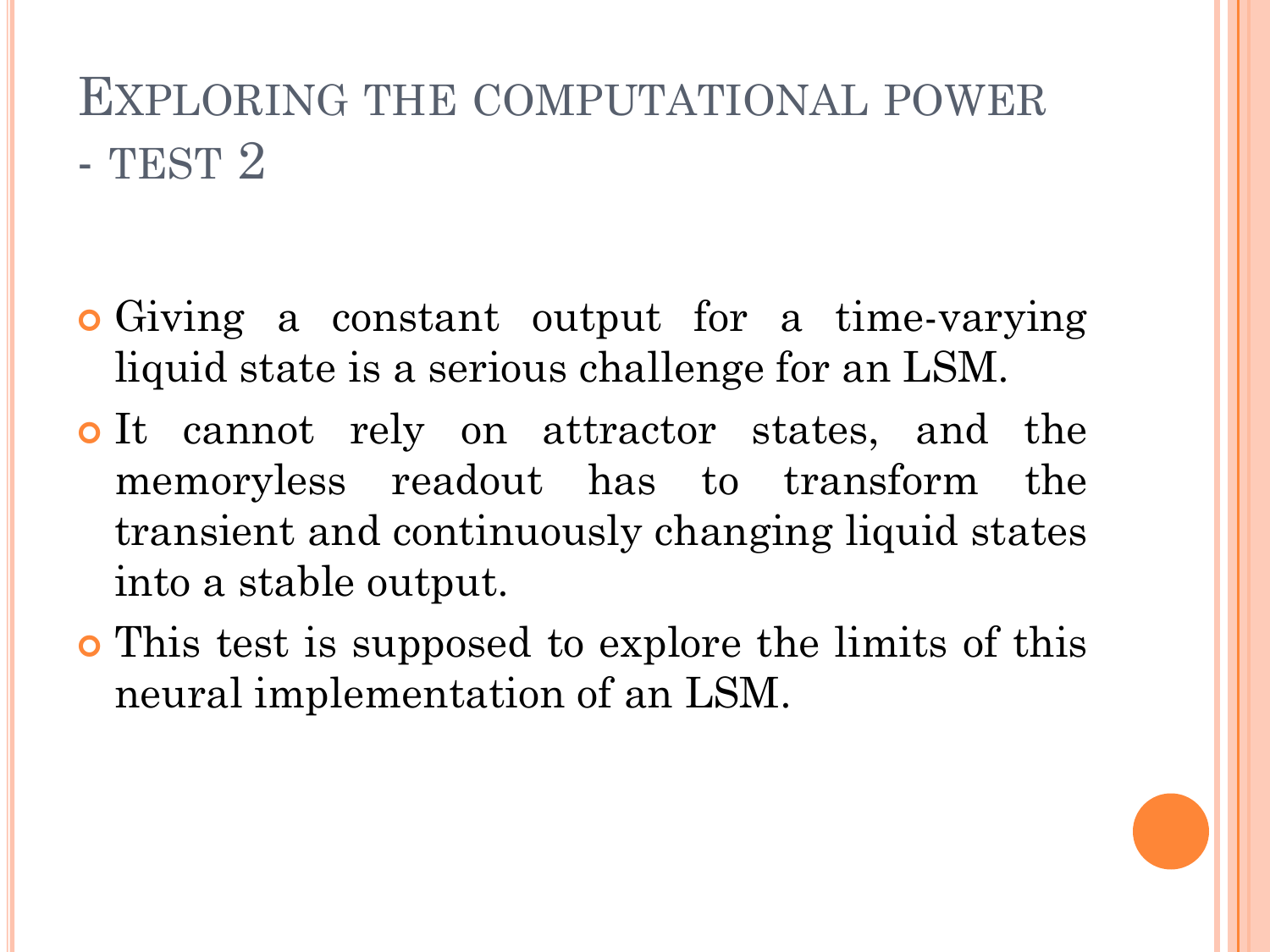

Spike trains of length 1000ms and consist of four segments of 250ms. Each segment could be constructed from either template 1 or 2.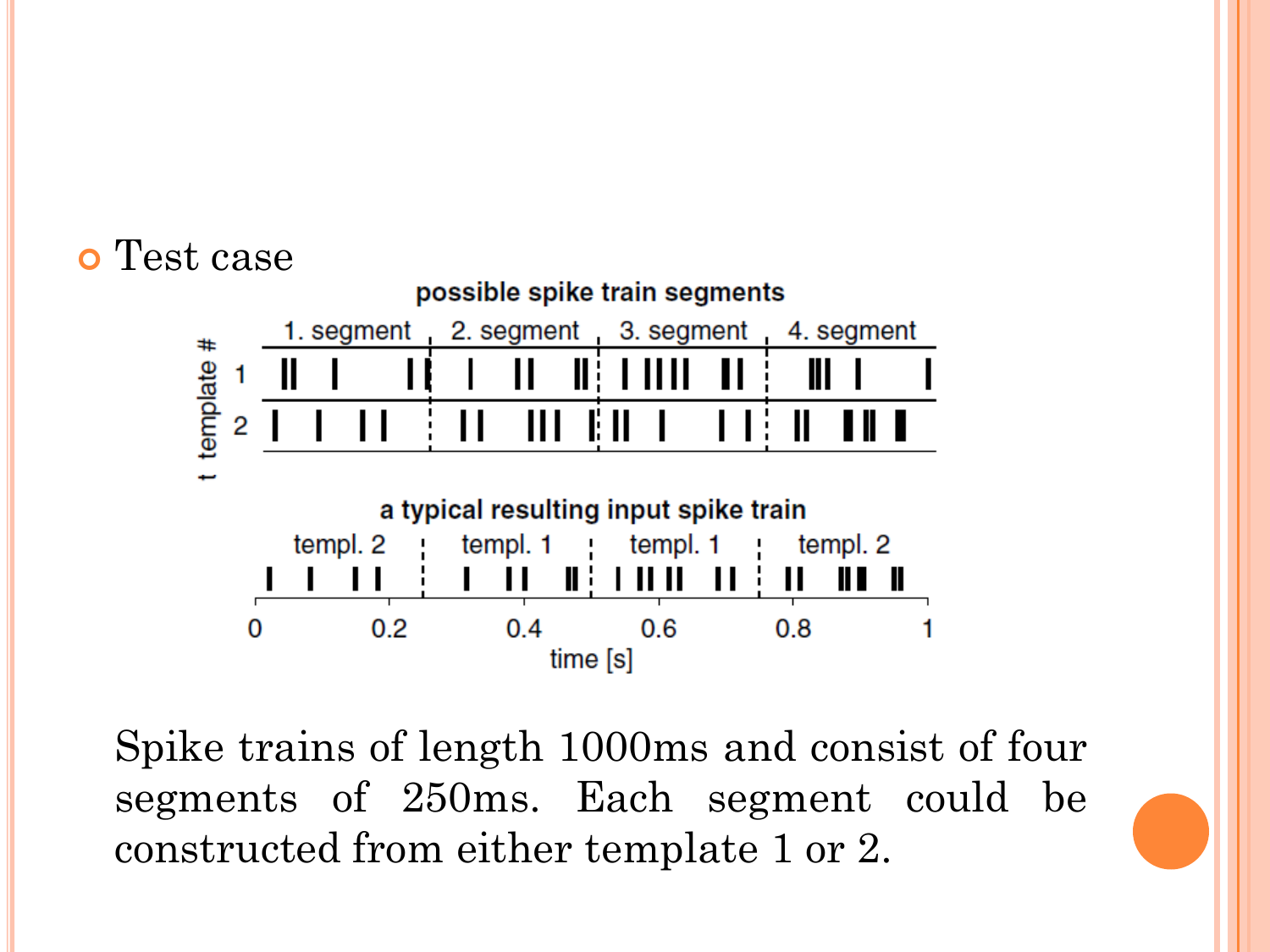### o Jitter



Each spike was moved by an amount drawn from a Gaussian distribution with mean 0 and a SD.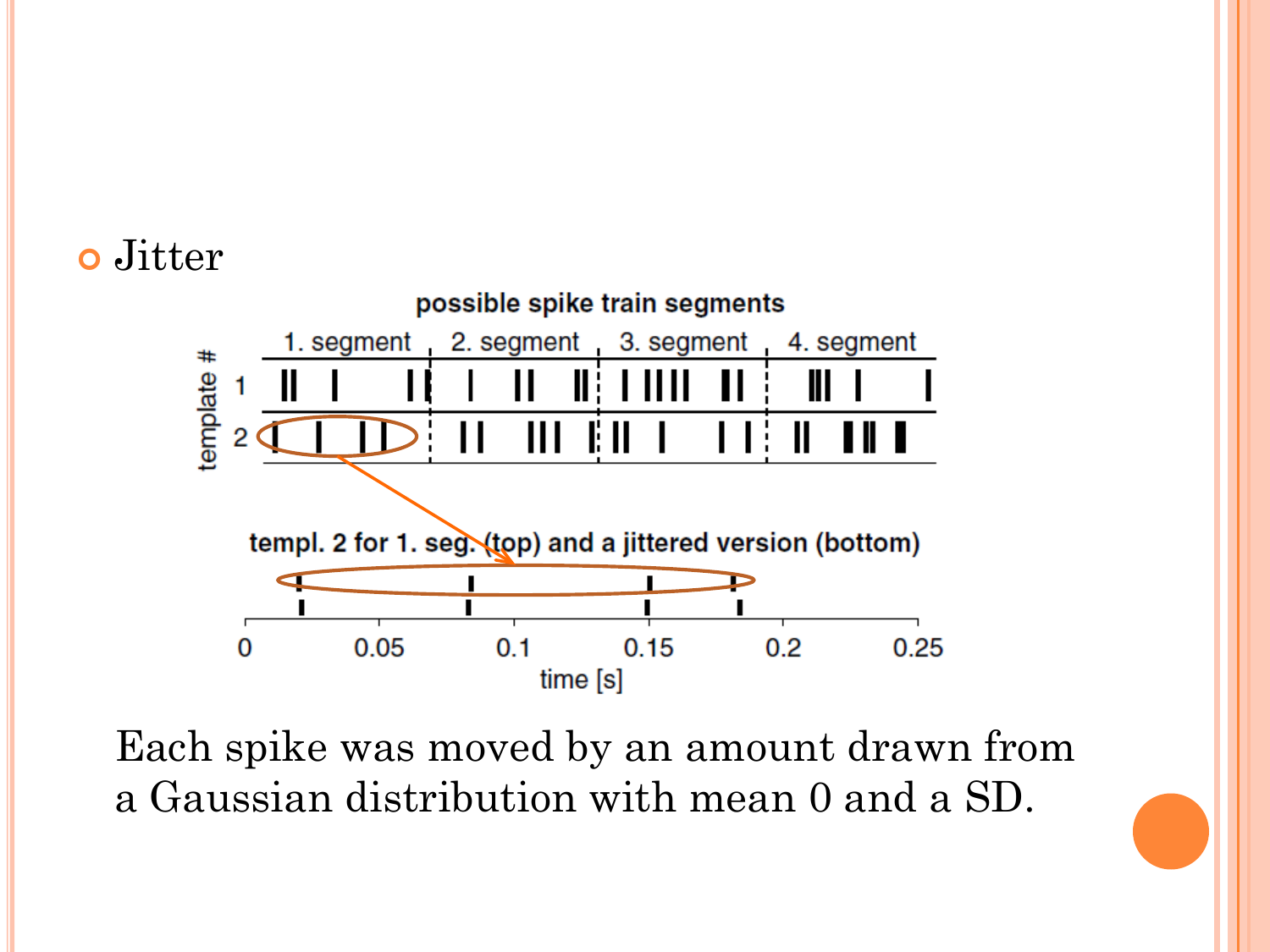## Network model

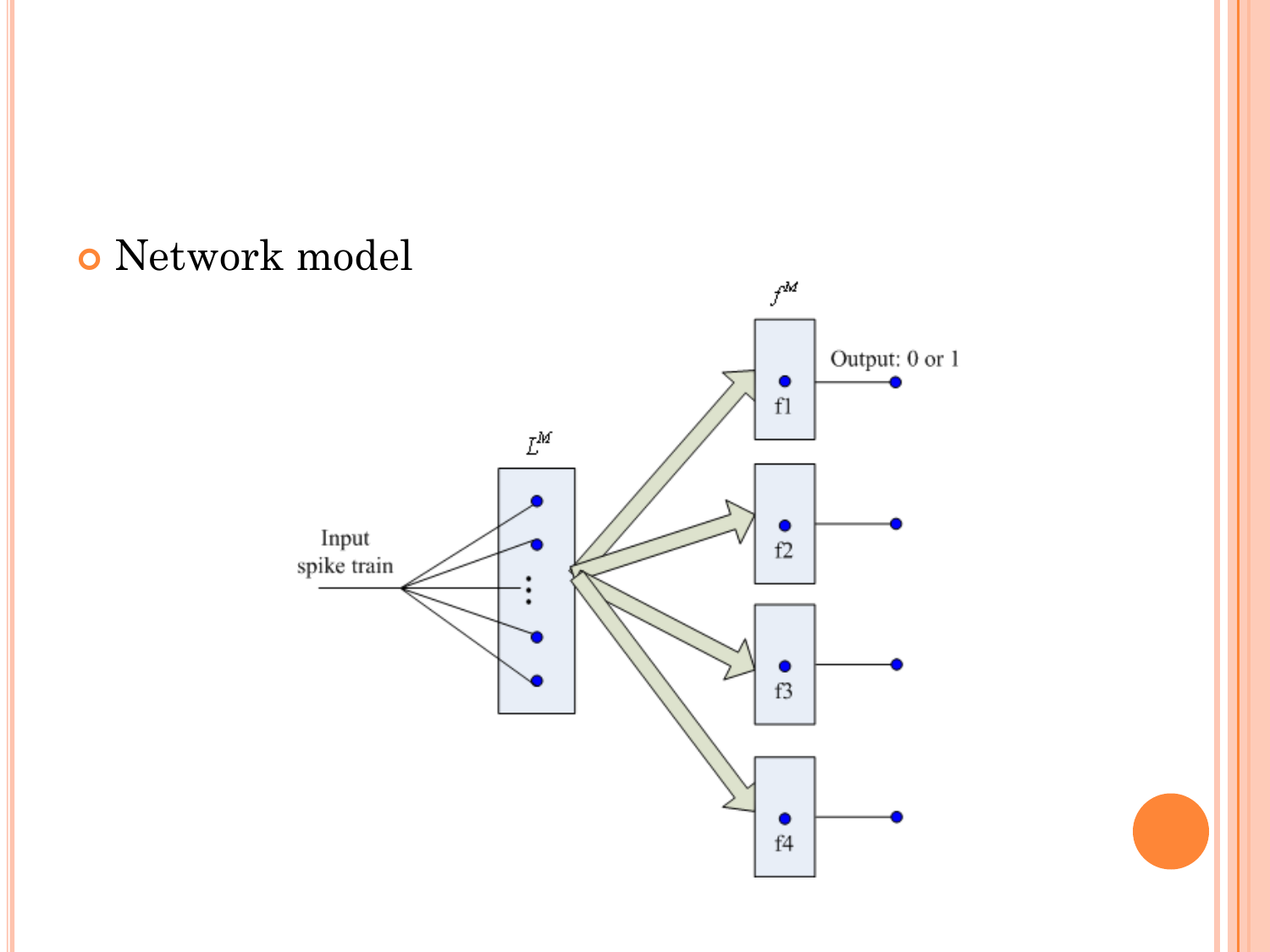### **o** Correctness



The liquid circuit without dynamic synapses contained less information about the earlier input segments.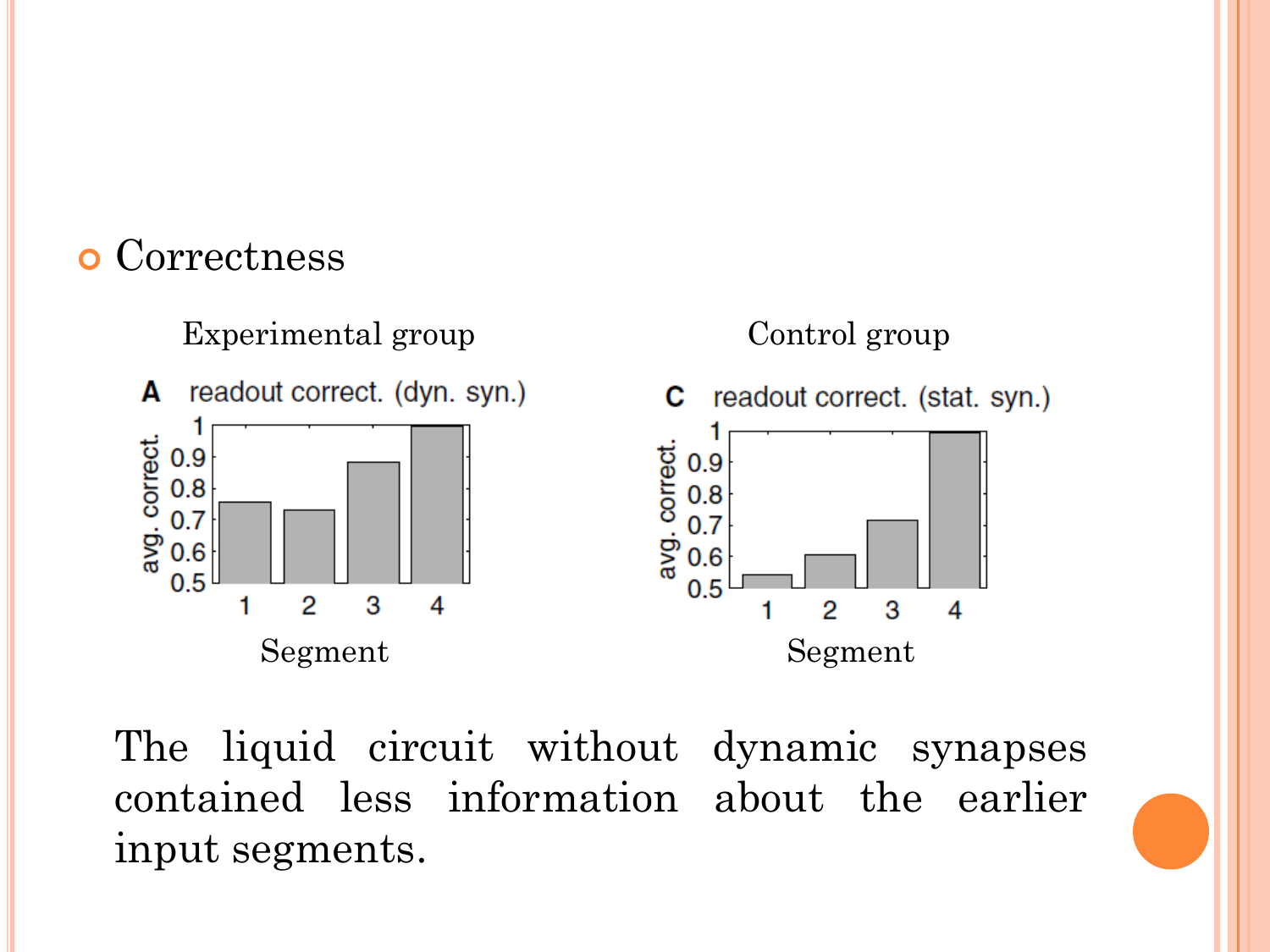## Firing activity in the liquid circuit



Dynamic synapses endow circuits with the capability to process new input differently depending on the context set by preceding input. This helps in the integration of information.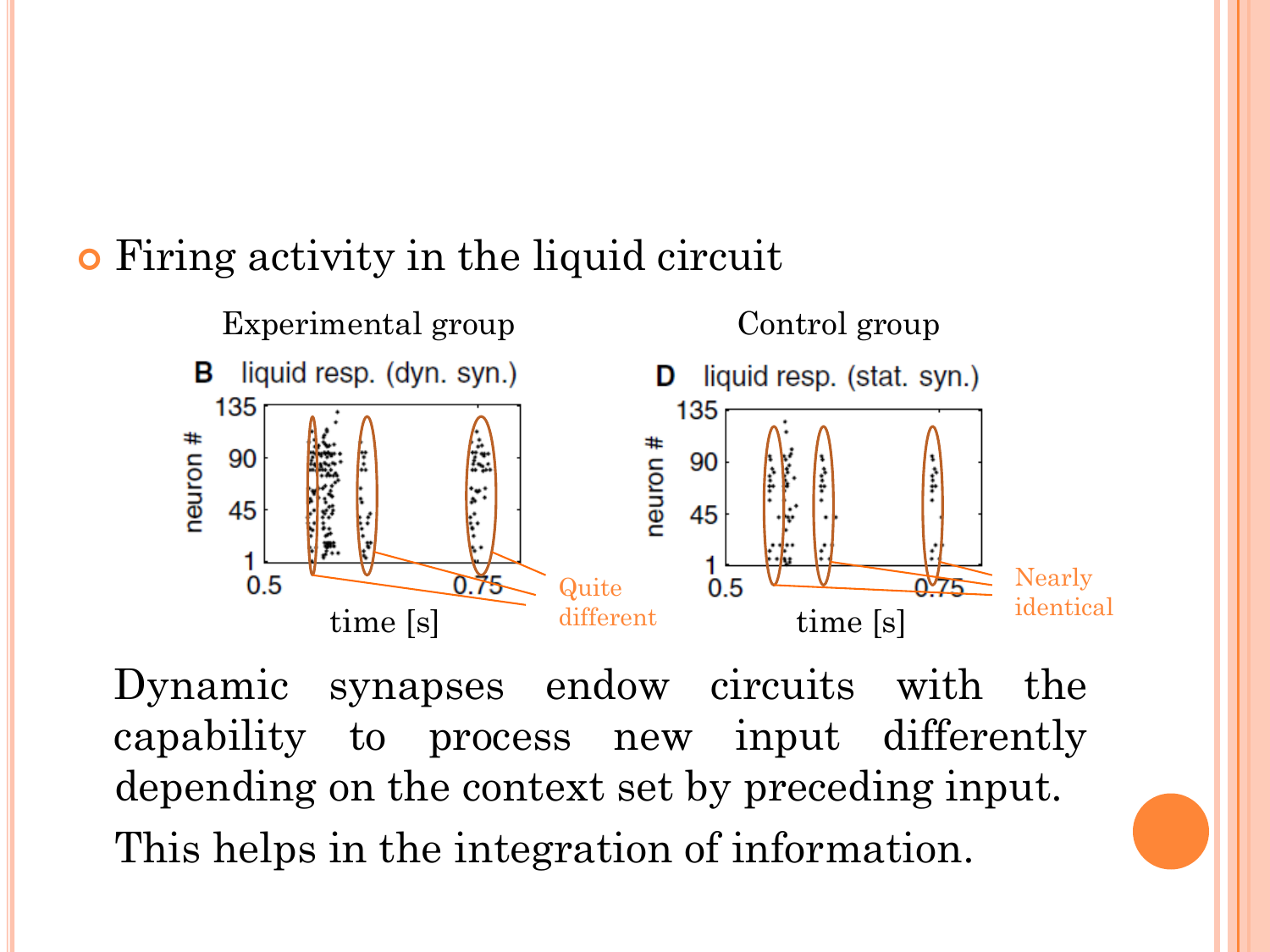# EXPLORING THE COMPUTATIONAL POWER - TEST 3

o Test case

The same task as task 2.

Six types of liquid circuits were tested, each consisting of 135 I&F neurons but with different values of the parameter  $\lambda$ .

 $\lambda$  regulates the average number of connections and the average spatial length of connections.

The probability of a synaptic connection from neuron a to neuron b is defined as

 $C \cdot e^{-(D(a,b)/\lambda)^2}$ 

where  $D(a,b)$  is the distance between a and b)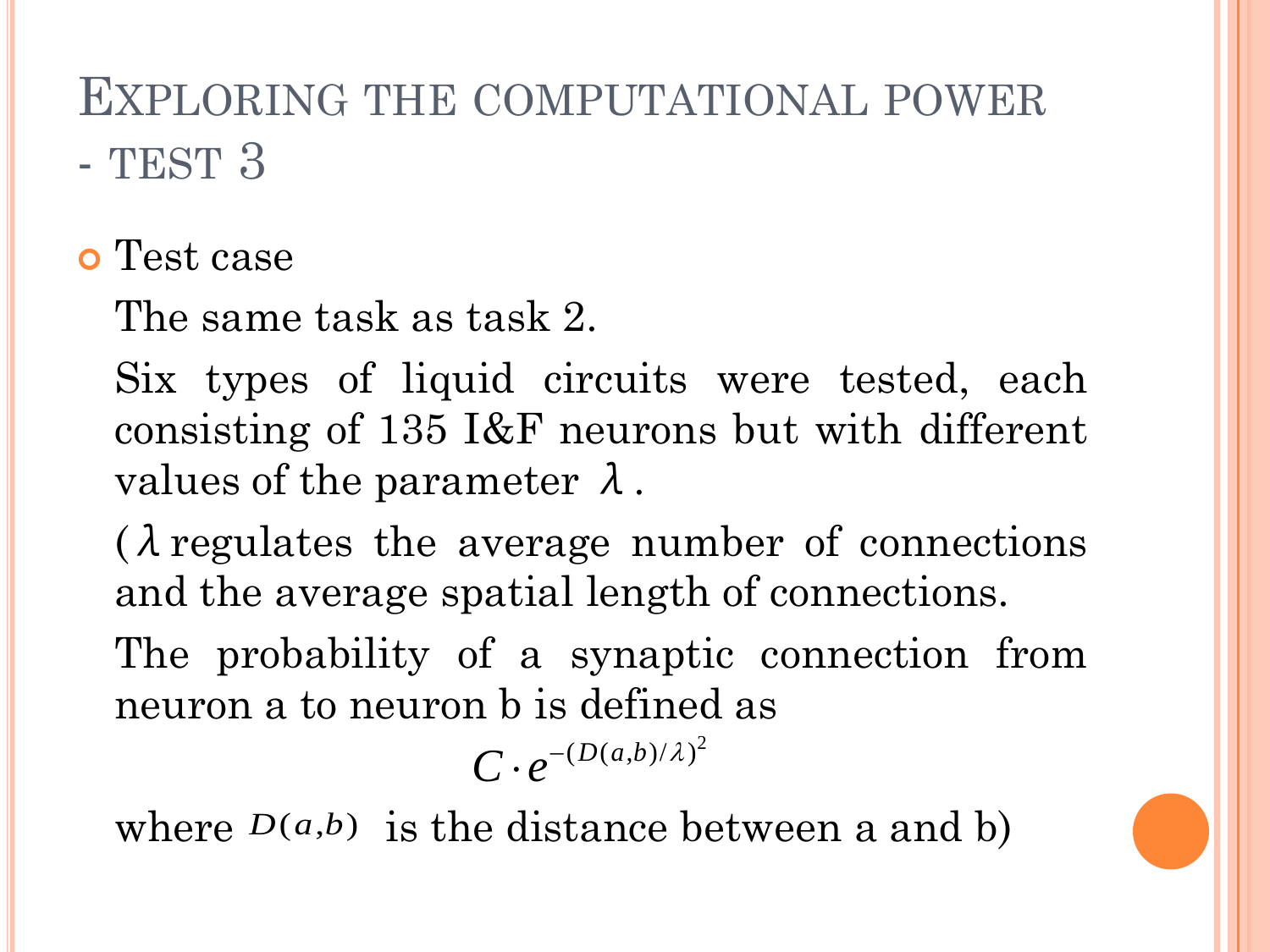

Recurrent connections are essential for achieving a satisfactory SP. But values of  $\lambda$  that are too large facilitate chaotic behavior.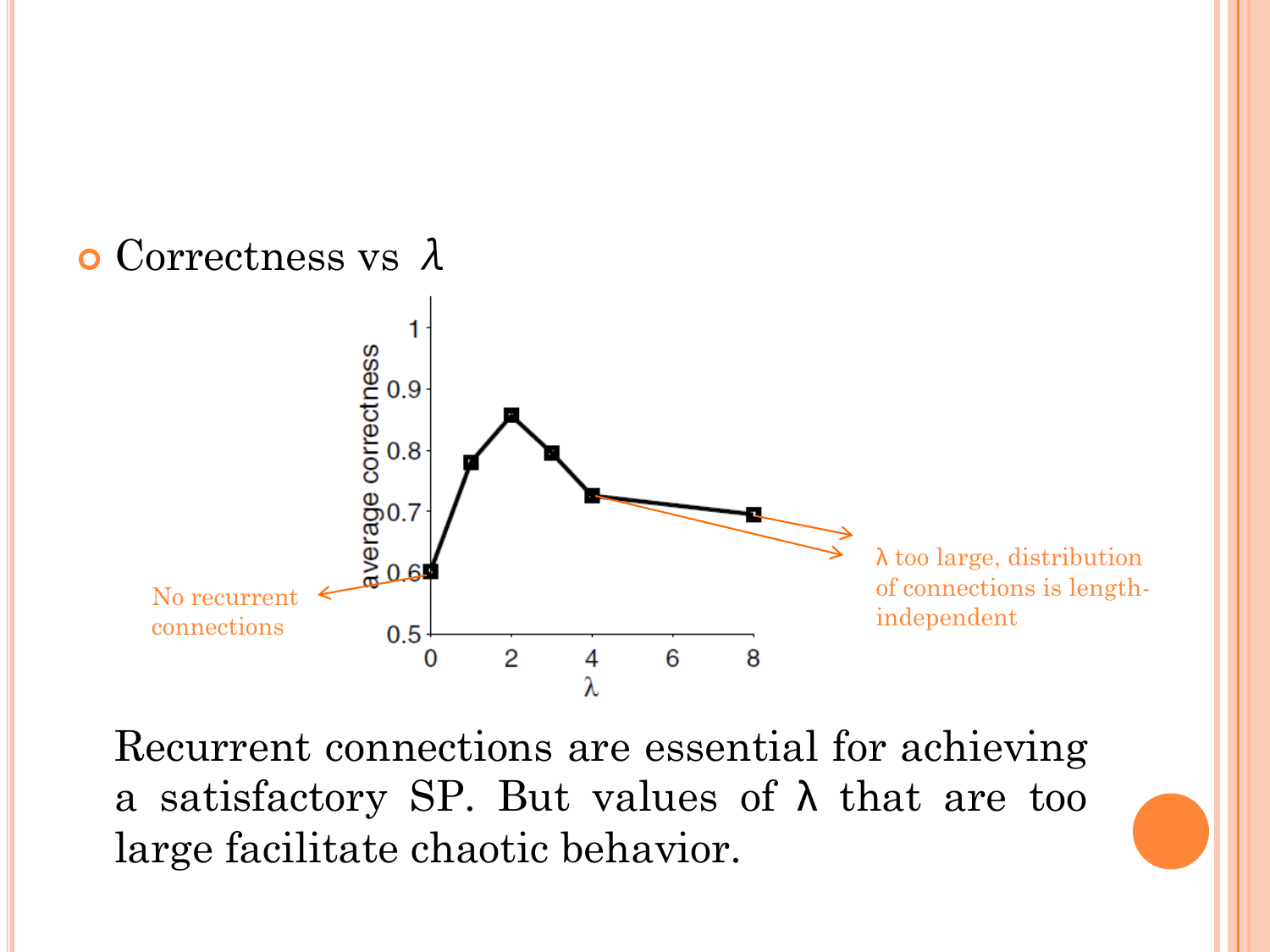## ADDING COMPUTATIONAL POWER

 Computational power increases with any improvement in SP or AP.

 The primary limitation in performance lay in SP, since AP was already close to optimal.

 Several ways of improving SP: incorporating neuron diversity, implementing specific synaptic architectures, altering microcircuit connectivity, or recruiting more columns.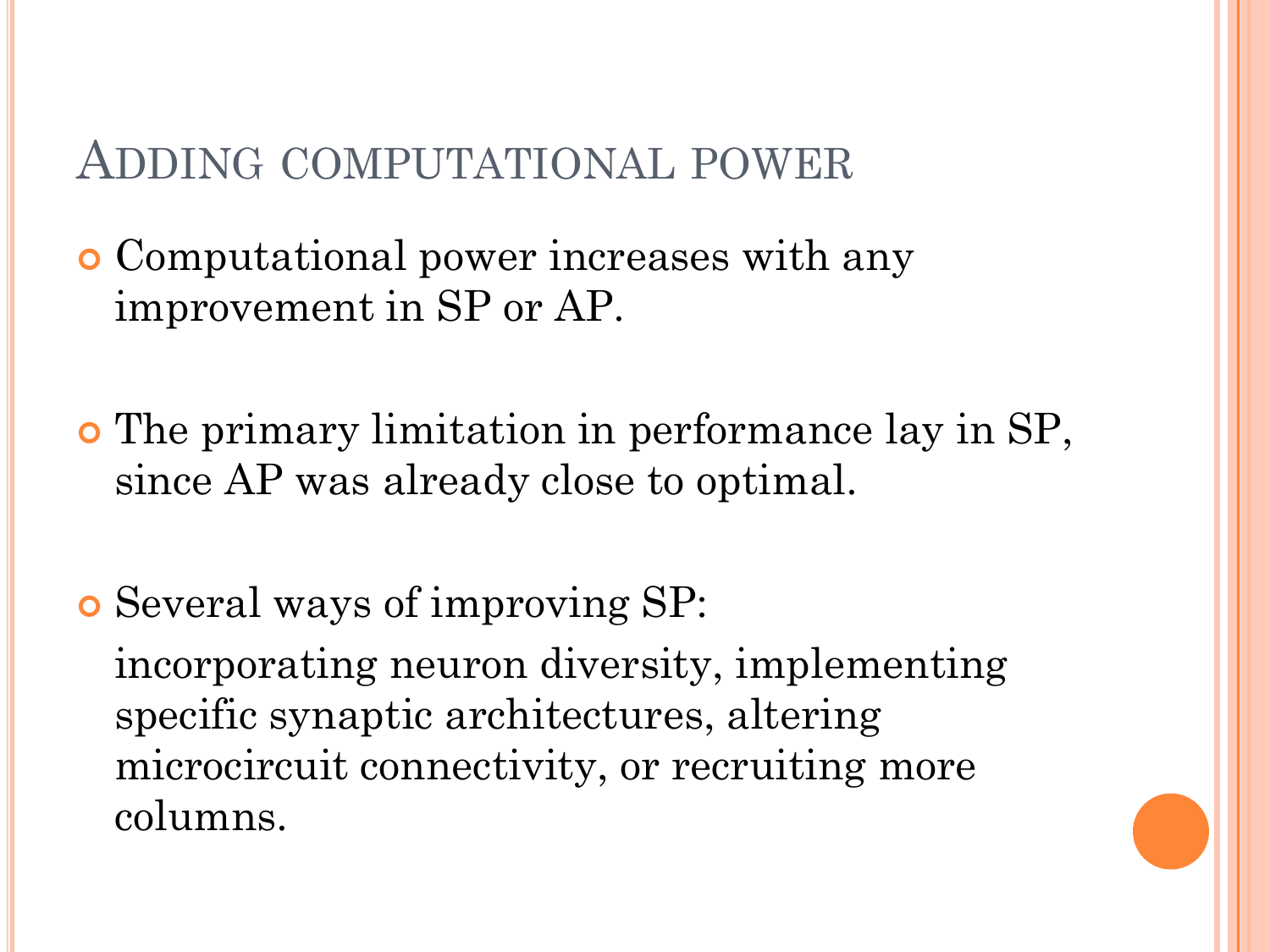# ADDING COMPUTATIONAL POWER

# Recruiting additional columns

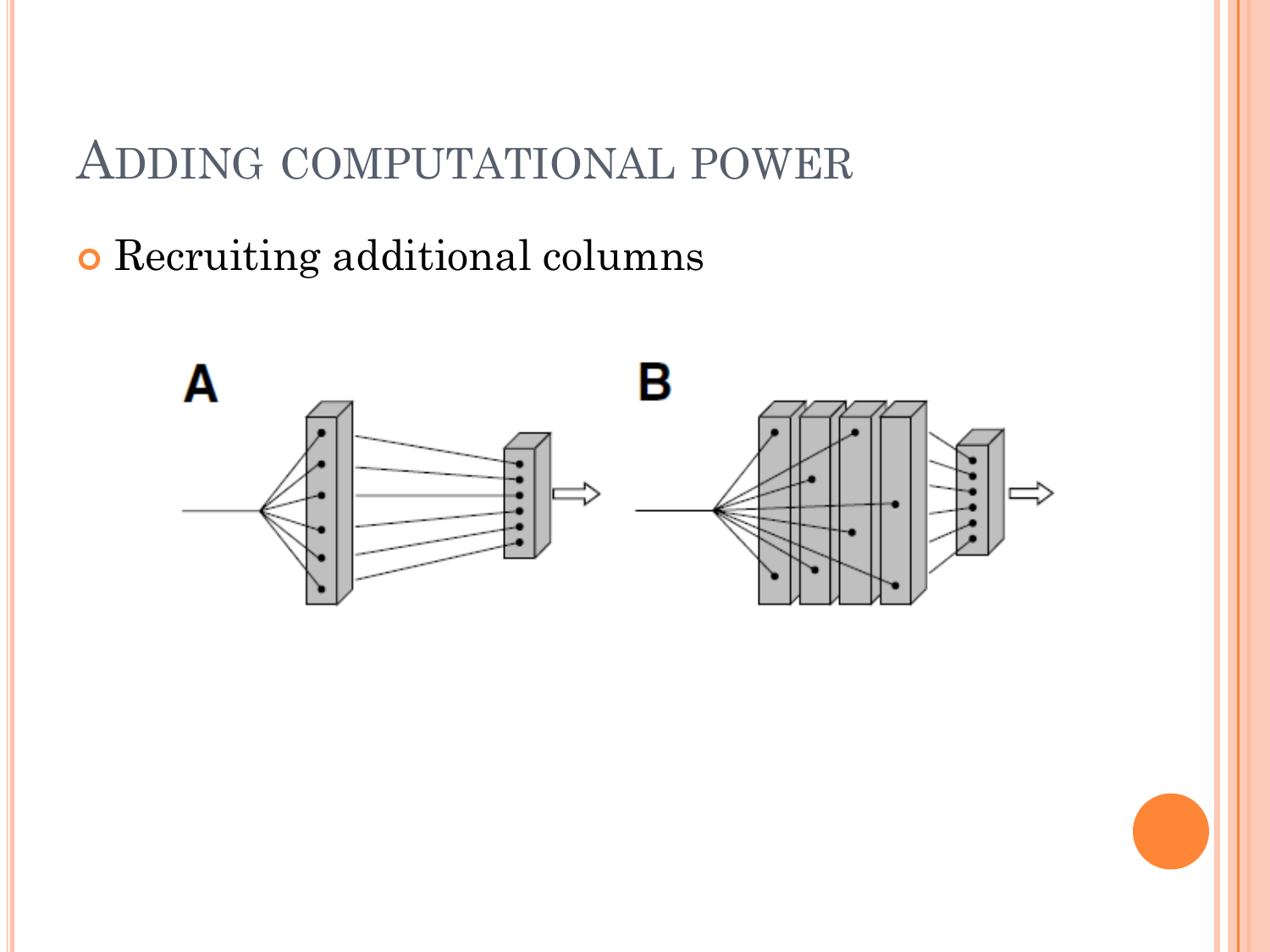Separation property



λ=2: 4 column performed better than 1 column. λ=8: Achieved higher separation, but lead to chaotic behavior.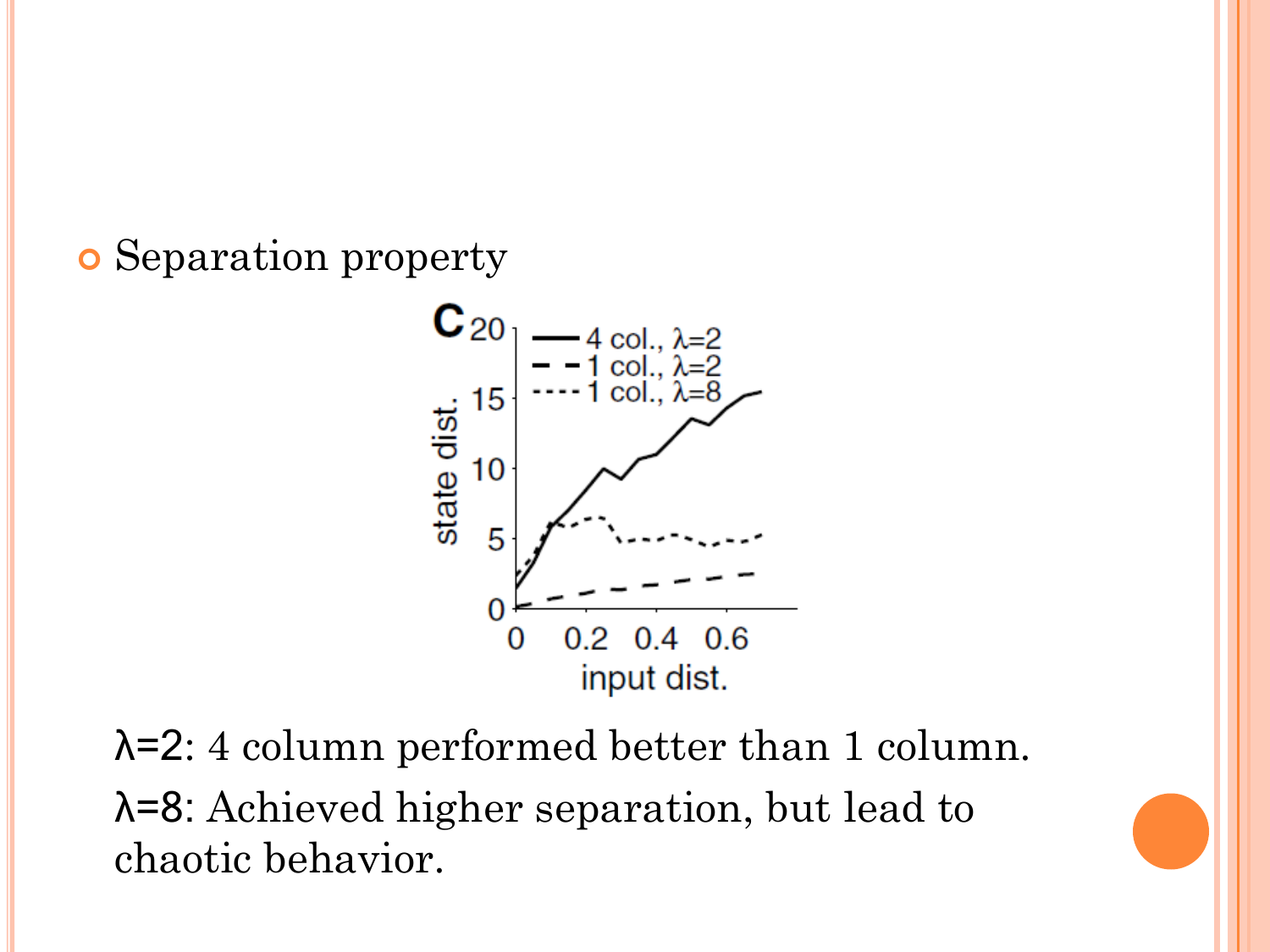### o Correctness



The 4 column model outperformed the other two.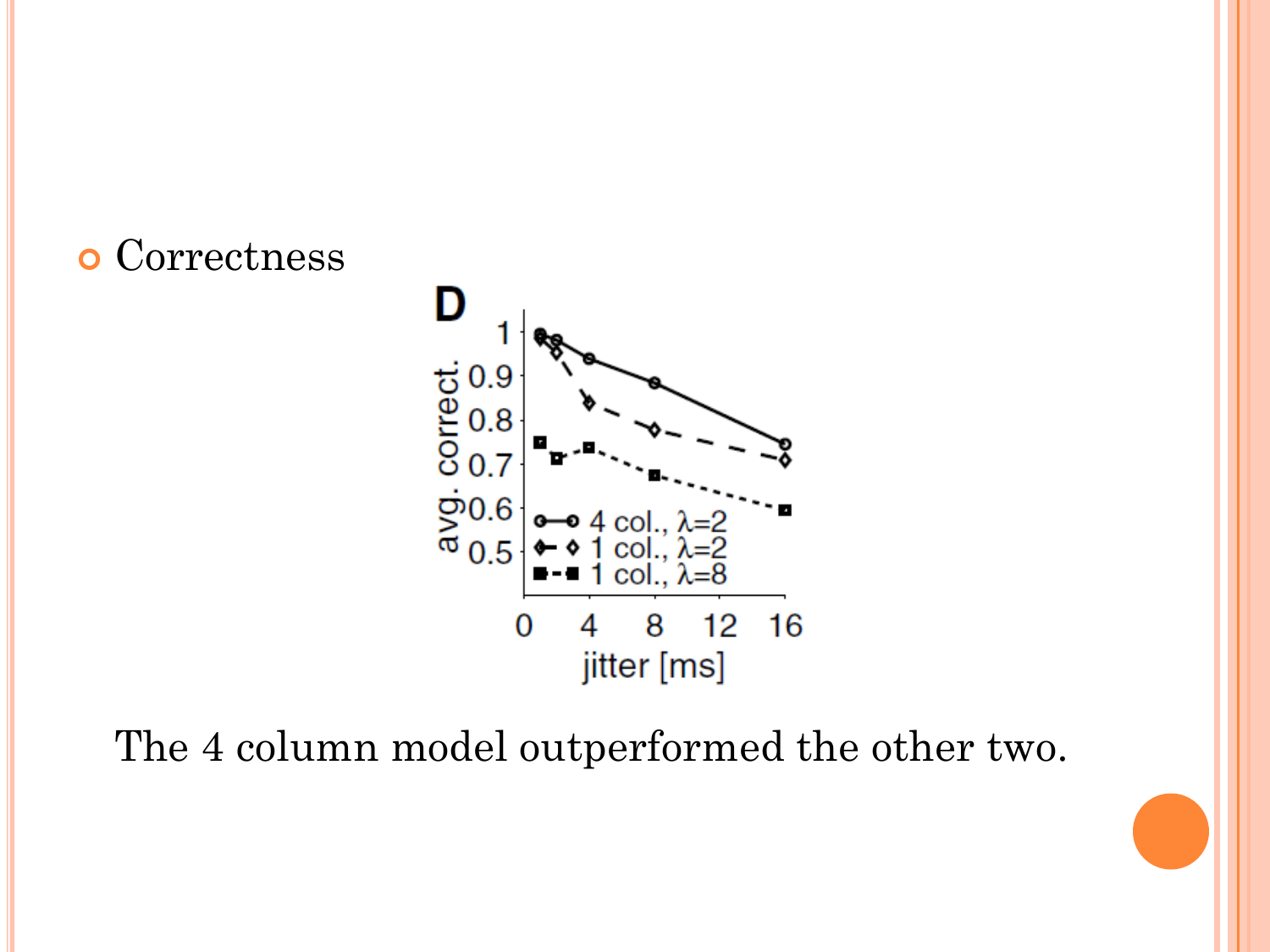# PARALLEL COMPUTING IN REAL-TIME ON NOVEL INPUTS

- The LSM supports parallel computing in real time.
- Test model:

Four input spike trains and six readout modules; The liquid module consists of two columns, one with  $\lambda = 2$ , the other with  $\lambda = 8$ .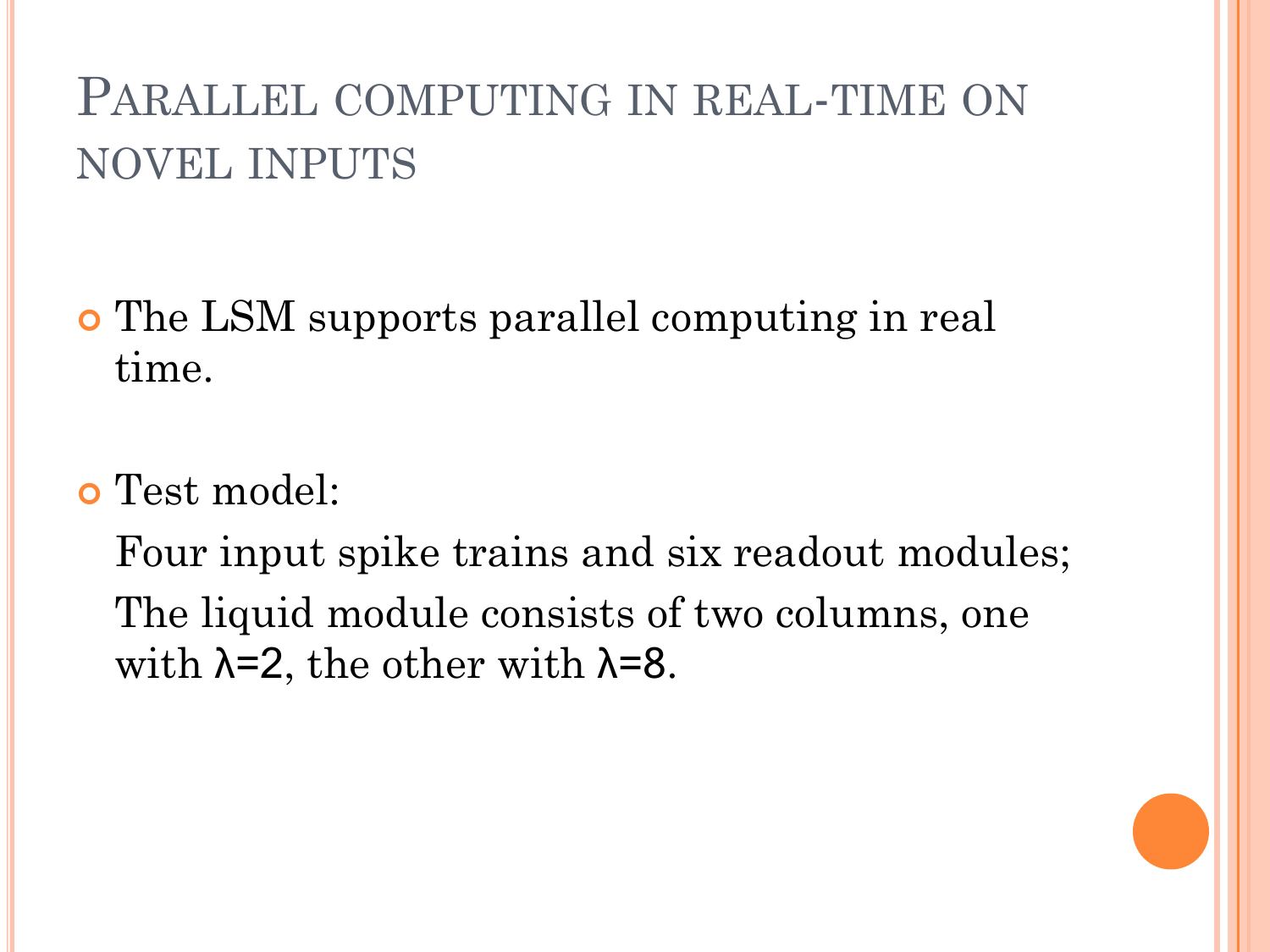### Structure

### input

#### 4 parallel input spike trains

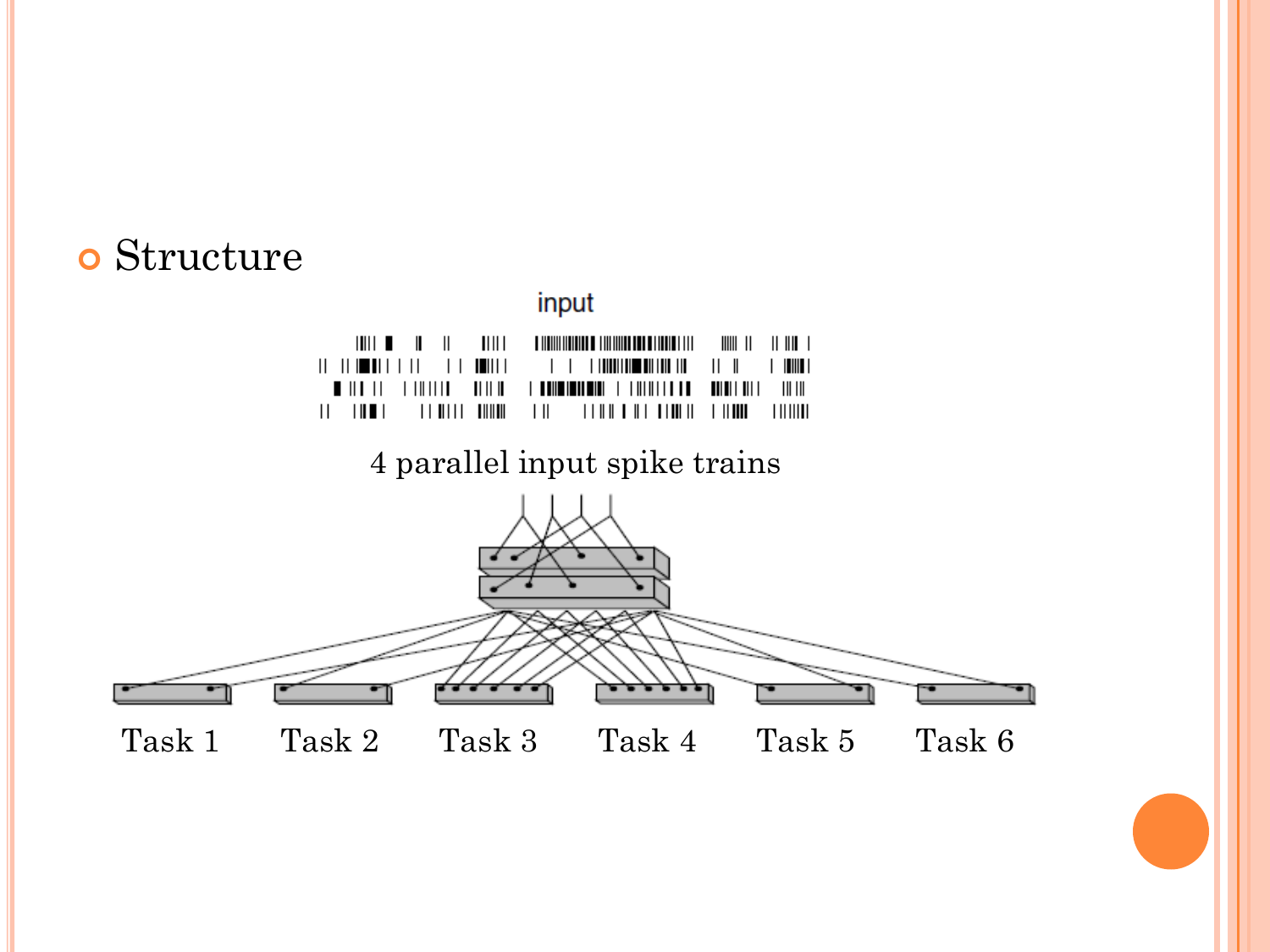### Task 1 (readout 1)

input

|  |  | TE TULLE TENITE ANNUL TENIT TENIT ANNUL TENIN TENING AN |  |
|--|--|---------------------------------------------------------|--|

sum of rates integrated over the past 30 ms

M Aussinie  $0.5 - 2$ 

Represent the sum of rates: at time t, output the sum of firing rates of all four input spike trains within the last 30ms.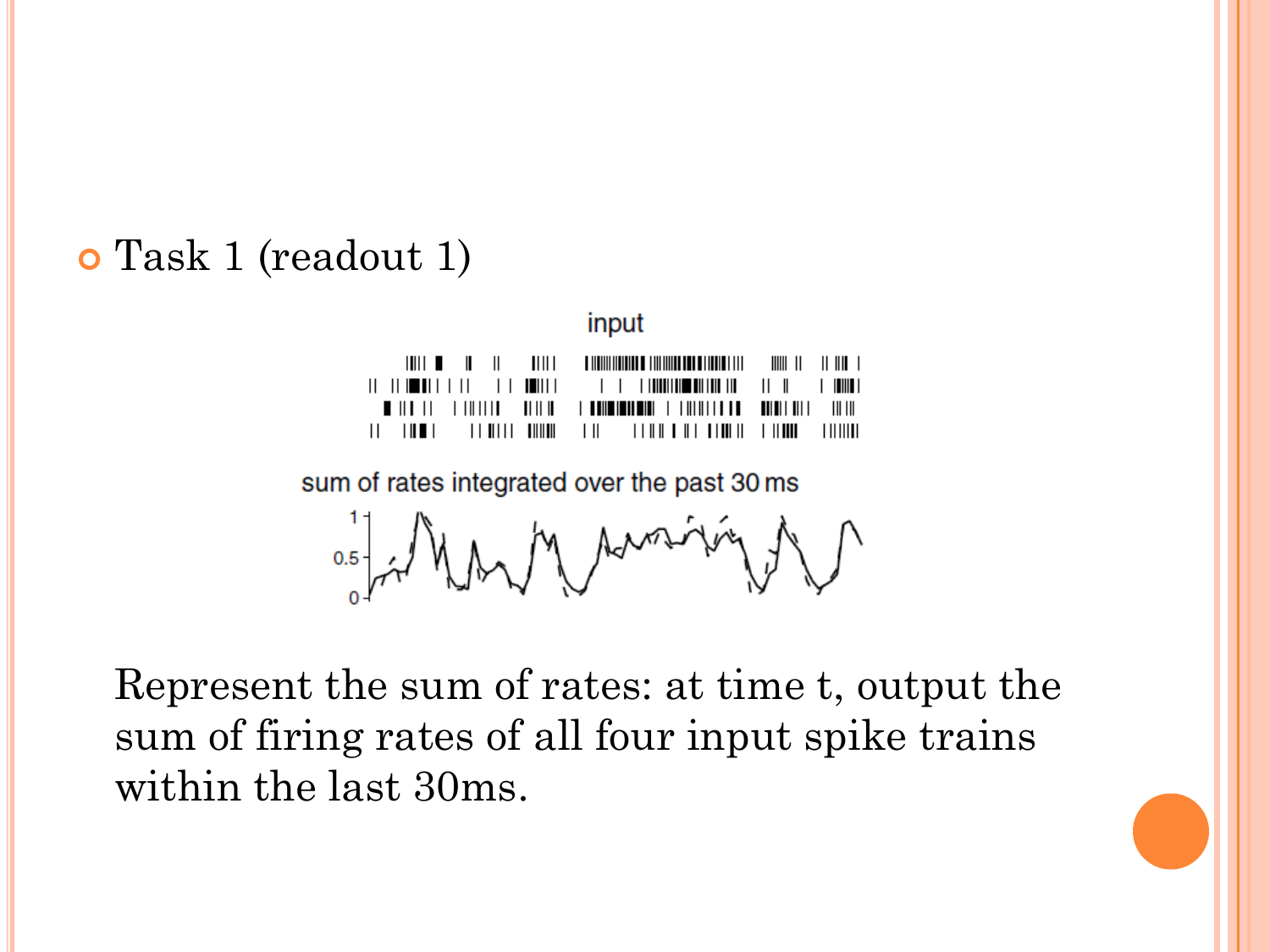### Task 2 (readout 2)

input

|  | $\  \cdot \  \cdot \ $ $\  \cdot \  \cdot \ $ $\  \cdot \  \cdot \ $ |  |
|--|----------------------------------------------------------------------|--|
|  |                                                                      |  |
|  |                                                                      |  |
|  |                                                                      |  |

sum of rates integrated over the past 200 ms

 $0.5 -$ 

Represent the integral of the sum of rates: at time t, output the total activity in all four inputs integrated over the last 200ms.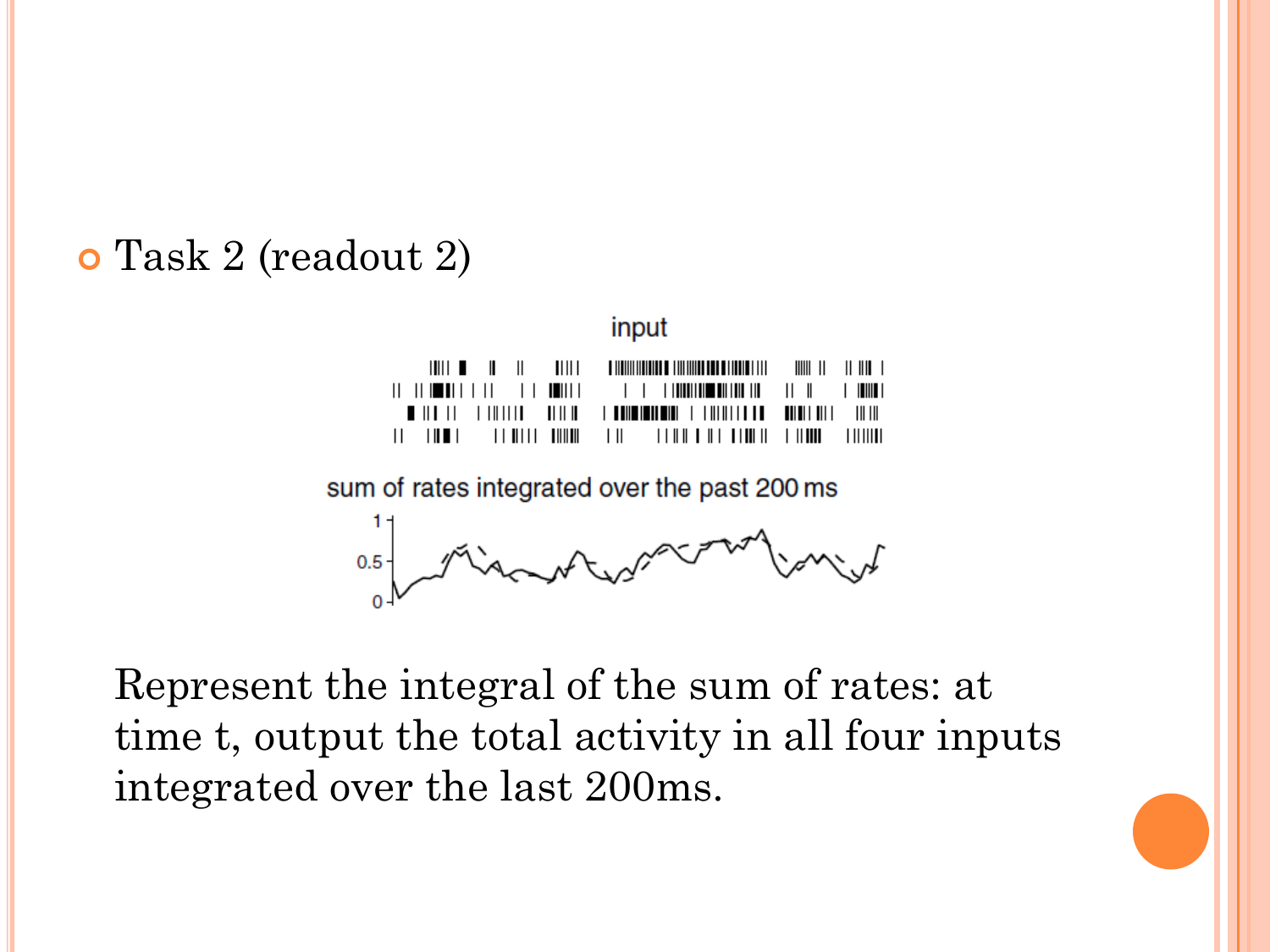# Task 3 (readout 3)

#### detection of a spatiotemporal pattern 1.  $0.5$  $\Omega$

Pattern detection: output a high value if a specific spatiotemporal spike pattern appears.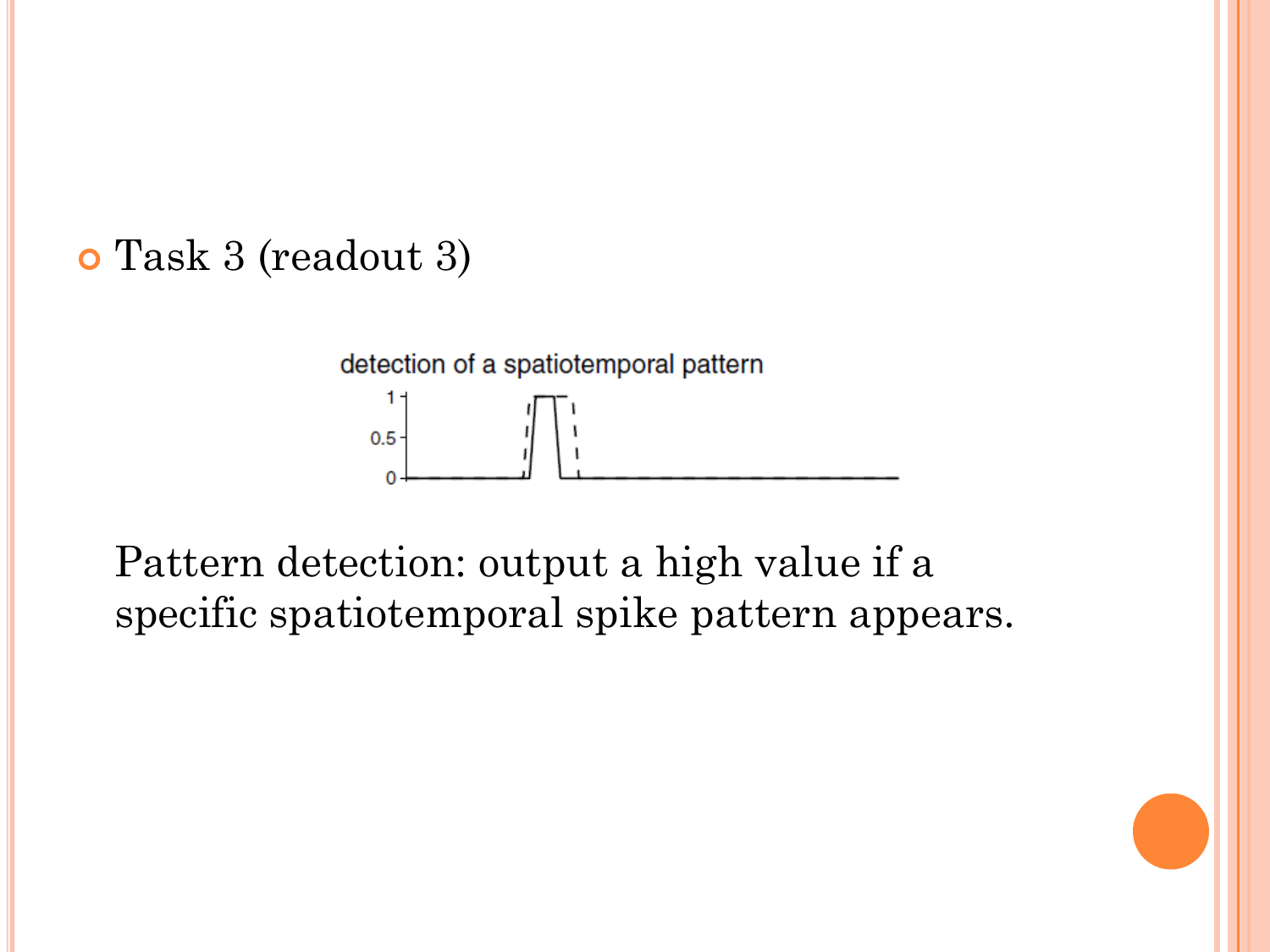### Task 4 (readout 4)

n



Represent a switch in spatial distribution of rates: output a high value if a specific input pattern occurs where the rate of input spike trains 1 and 2 goes up and simultaneously the rate of input spike trains 3 and 4 goes down.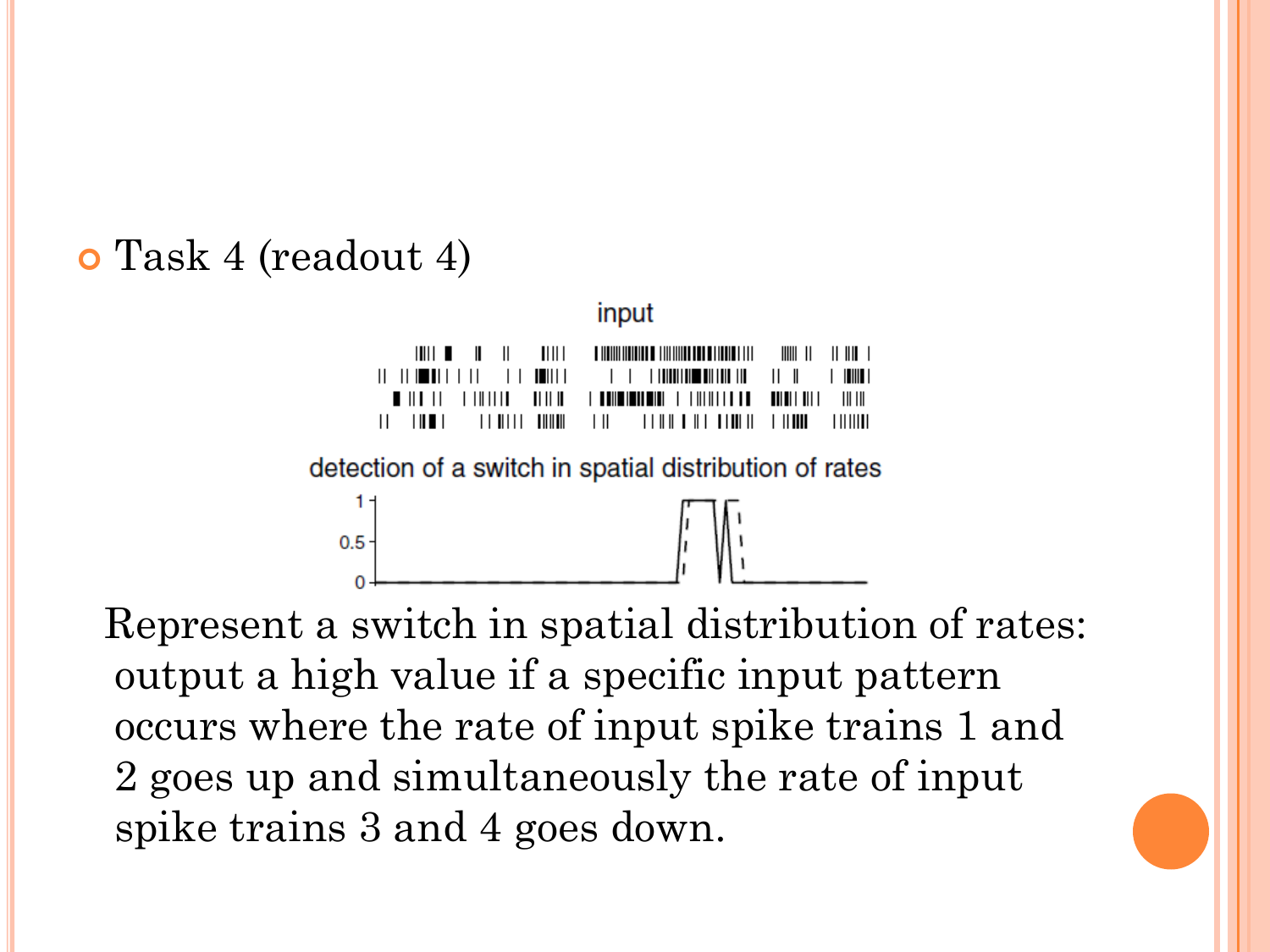### Task 5 (readout 5)

 $III1$  $\mathsf{I} \mathsf{I} \mathsf{I} \mathsf{I} \mathsf{I} \mathsf{I}$  $\mathsf{III} \mathsf{I}$  $\mathbf{||}$   $\mathbf{||}$   $\mathbf{||}$  $\blacksquare$  $III$   $III$ 

spike coincidences: inputs 1 & 3, last 75 ms

 $0.5 -$ AA An A

Represent the firing correlation: at time t, output the number of spike coincidences during the last 75ms for inputs 1 and 3.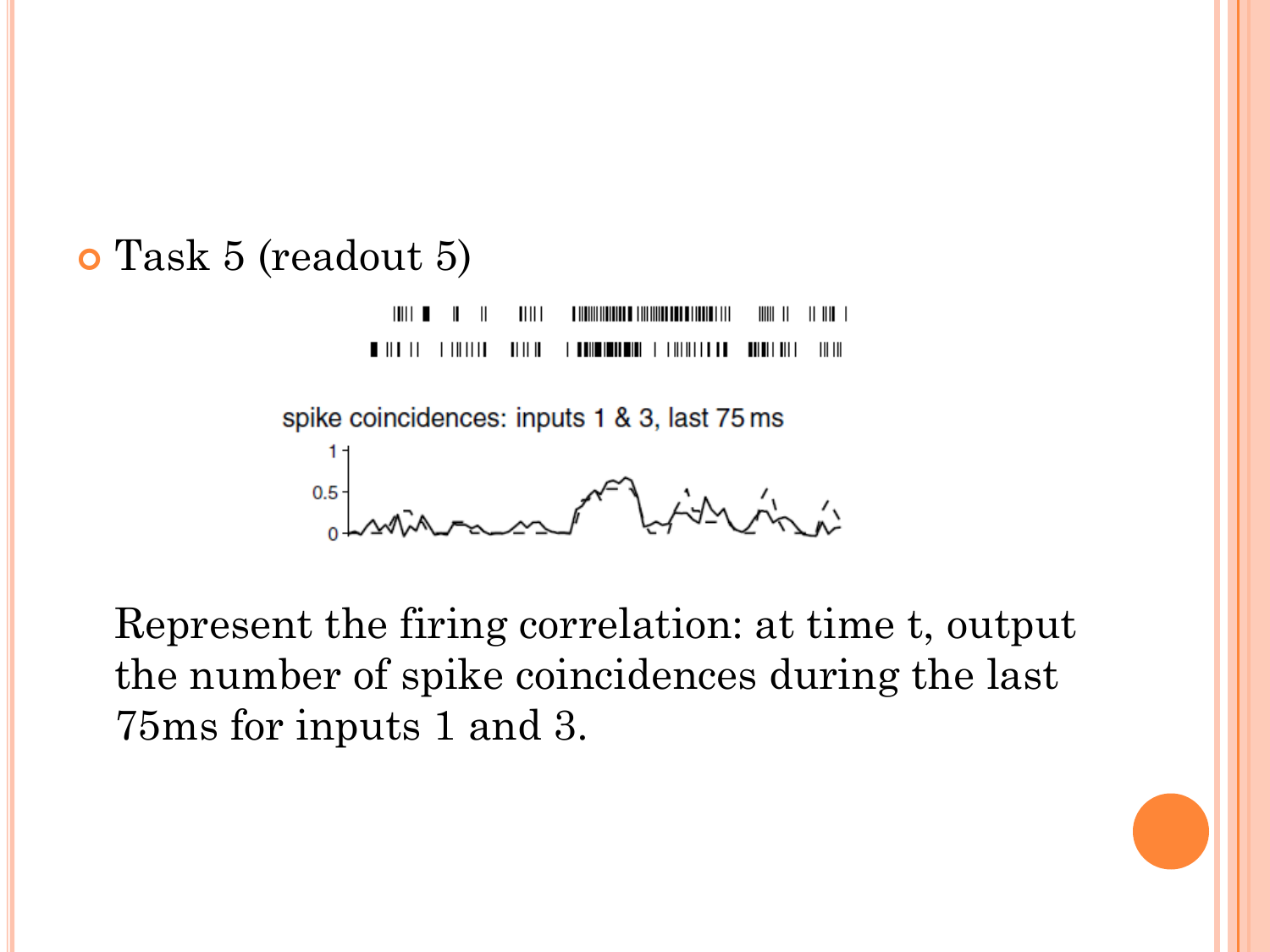### Task 6 (readout 6)

 $||$   $||$   $||$   $||$   $||$   $||$   $||$   $||$  $\blacksquare$ **I IIII** I TII I III TII I III I III  $\frac{1}{2}$  $\parallel$   $\parallel$   $\parallel$   $\parallel$ **TIIIIIII**  $\|$  |  $\|$  |  $\|$  ||  $\|$  ||  $\|$  $\parallel$   $\parallel$   $\parallel$   $\parallel$ Ш

spike coincidences: inputs 1 & 2, last 75 ms



Represent the firing correlation: at time t, output the number of spike coincidences during the last 75ms for inputs 1 and 2.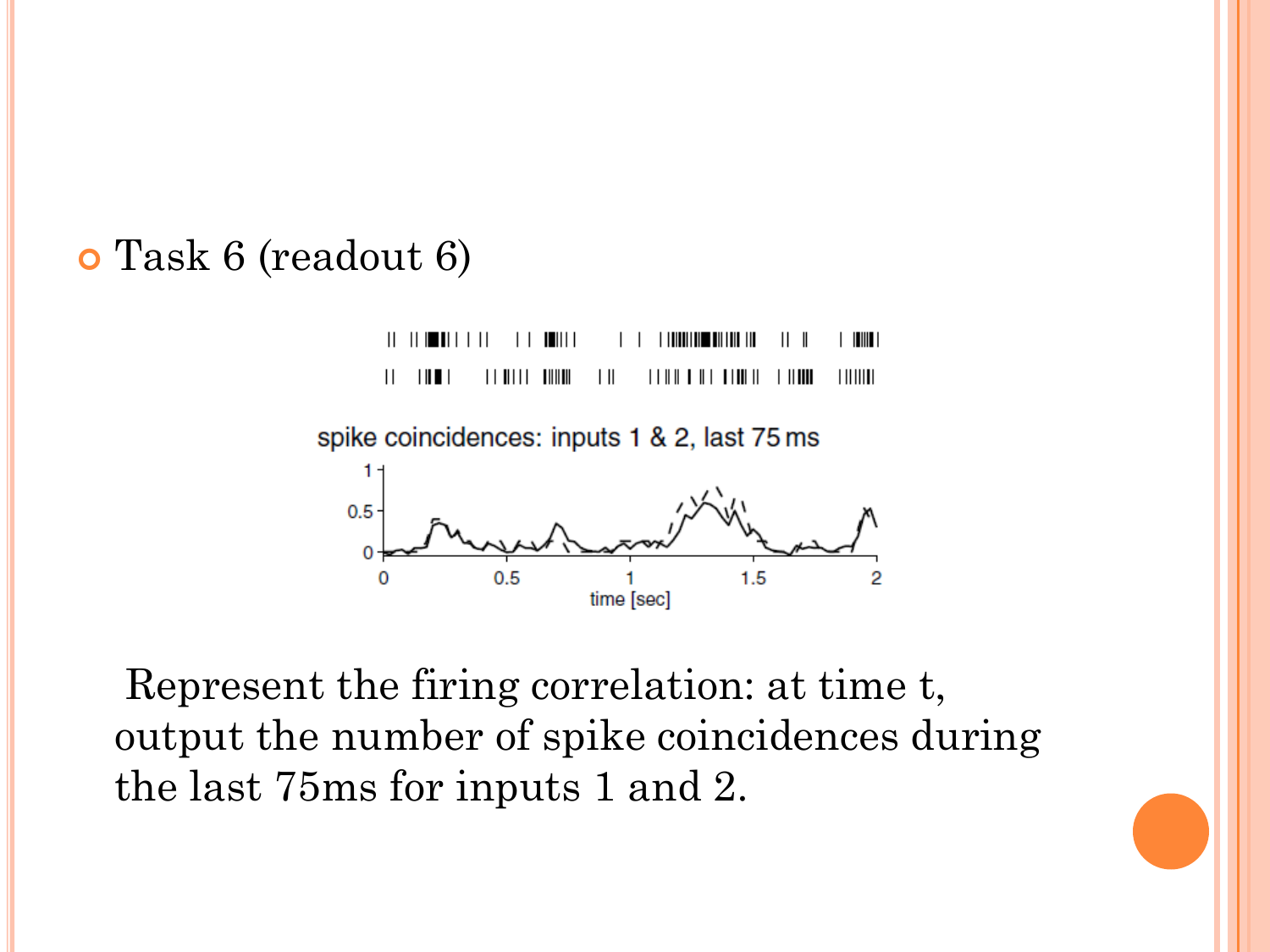# READOUT-ASSIGNED EQUIVALENT STATES OF A DYNAMICAL SYSTEM

- How does the readout transfer time-varying liquid states to stable response?
- The readout neurons have learned to define a notion of equivalence for dynamic states of the liquid.
- Reexamine the classification test.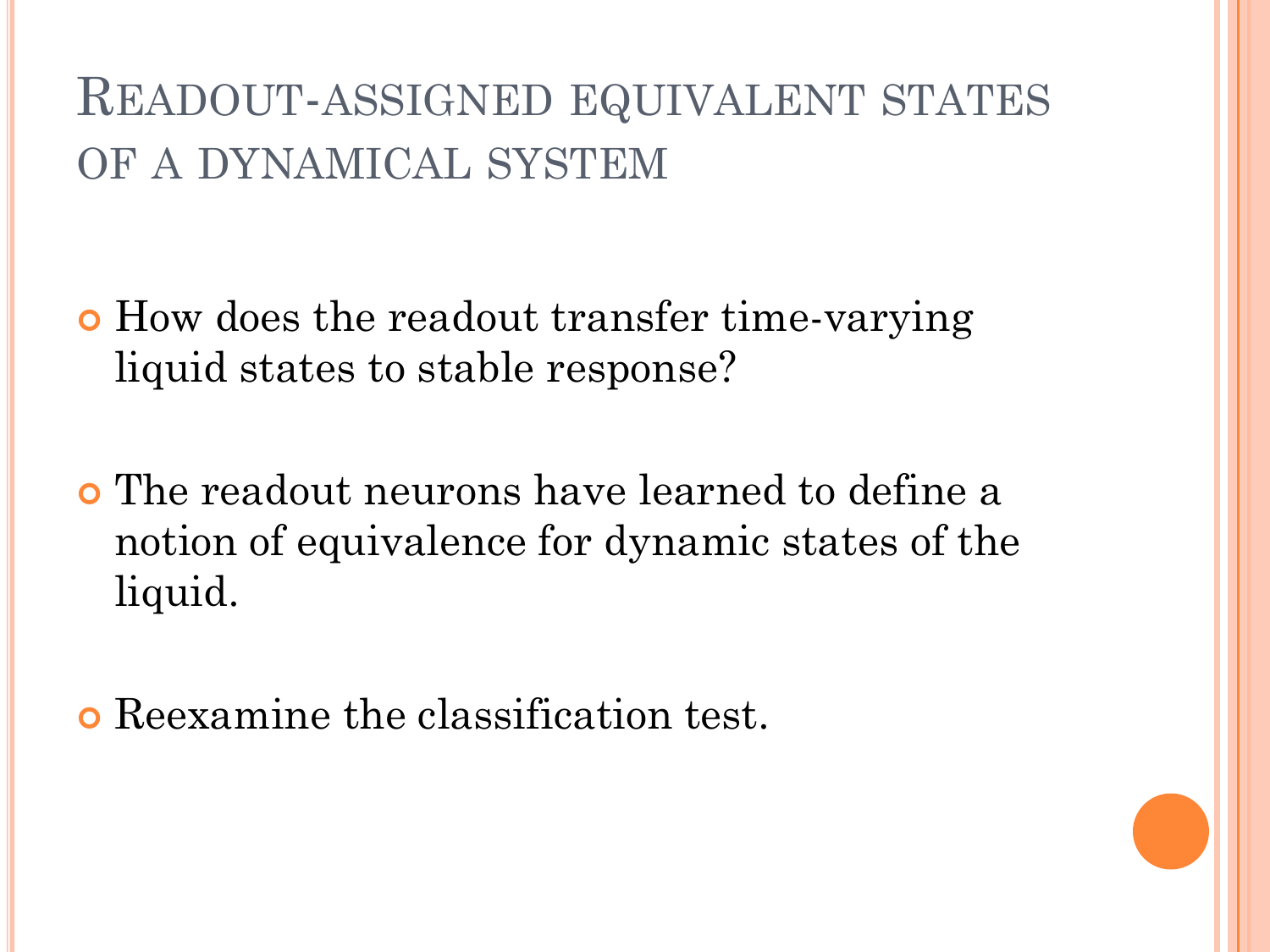### Variety of liquid states

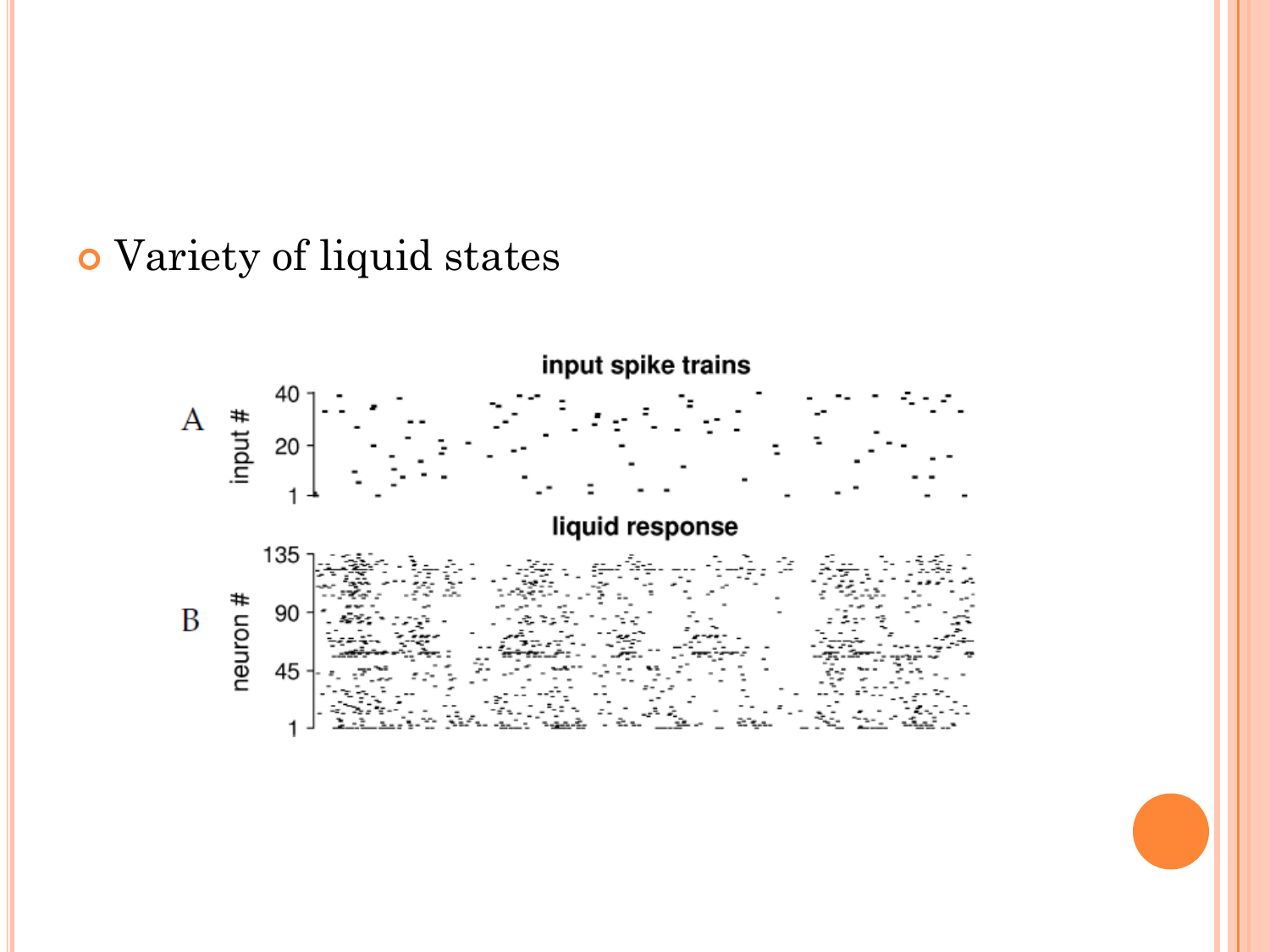